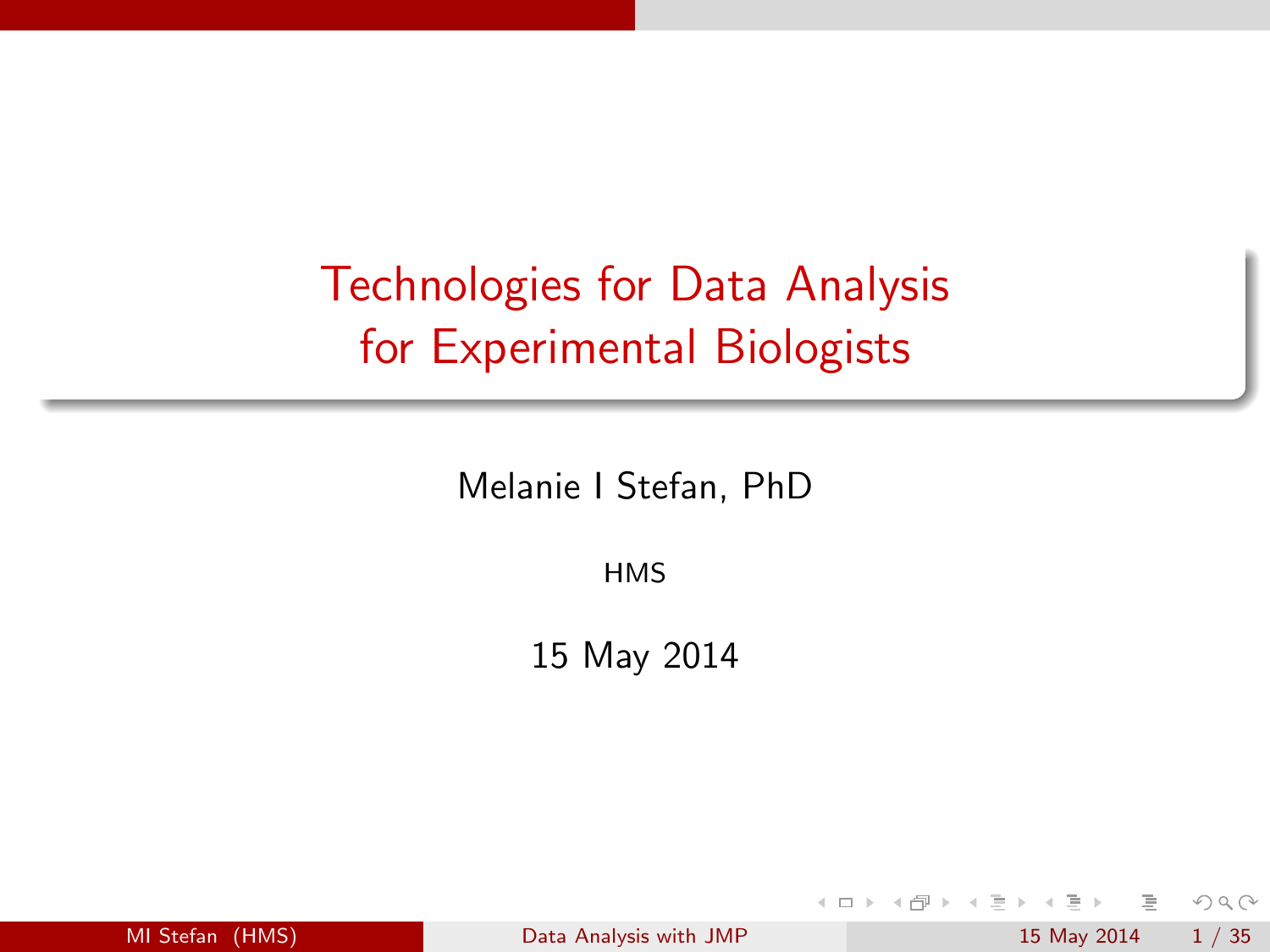Download files for today's class

- Go to https://nanosandothercourses.hms.harvard.edu/ and log in
- Download all new files

イロト イ部 トイモト イモト

 $\equiv$  990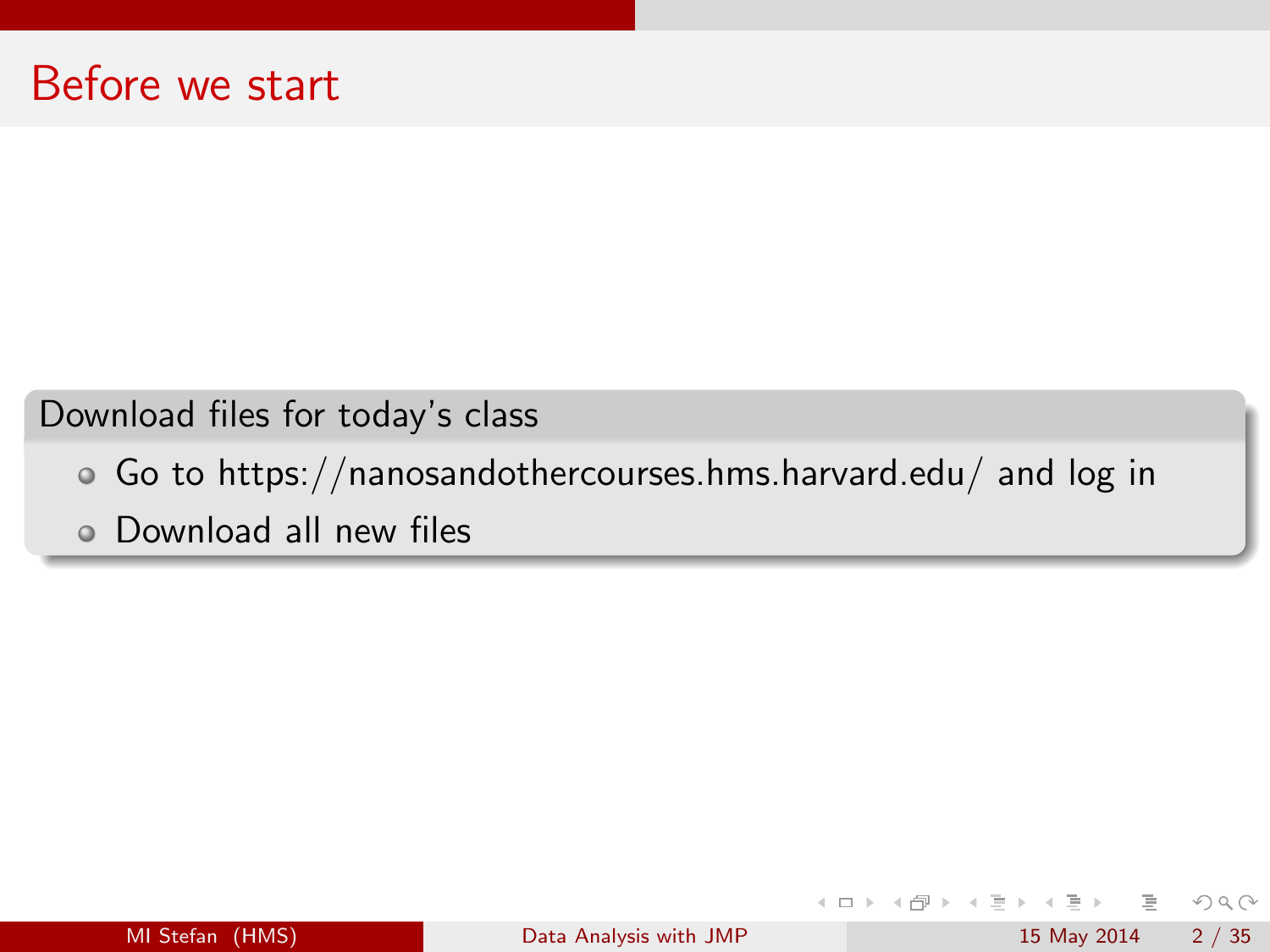#### 1 [Review, homework](#page-2-0)

- 2 [Sampling distributions](#page-8-0)
- 3 [t test](#page-13-0)
- 4 [Wilcoxon's rank sum test](#page-17-0)
- 5 [Hypothesis testing considerations](#page-20-0)
- [Testing practise](#page-29-0)
- 7 [Sample size and power](#page-31-0)
- **[Correlations](#page-33-0)**
- **[Questions](#page-36-0)**

<span id="page-2-0"></span>イロト イ部 トイモト イモト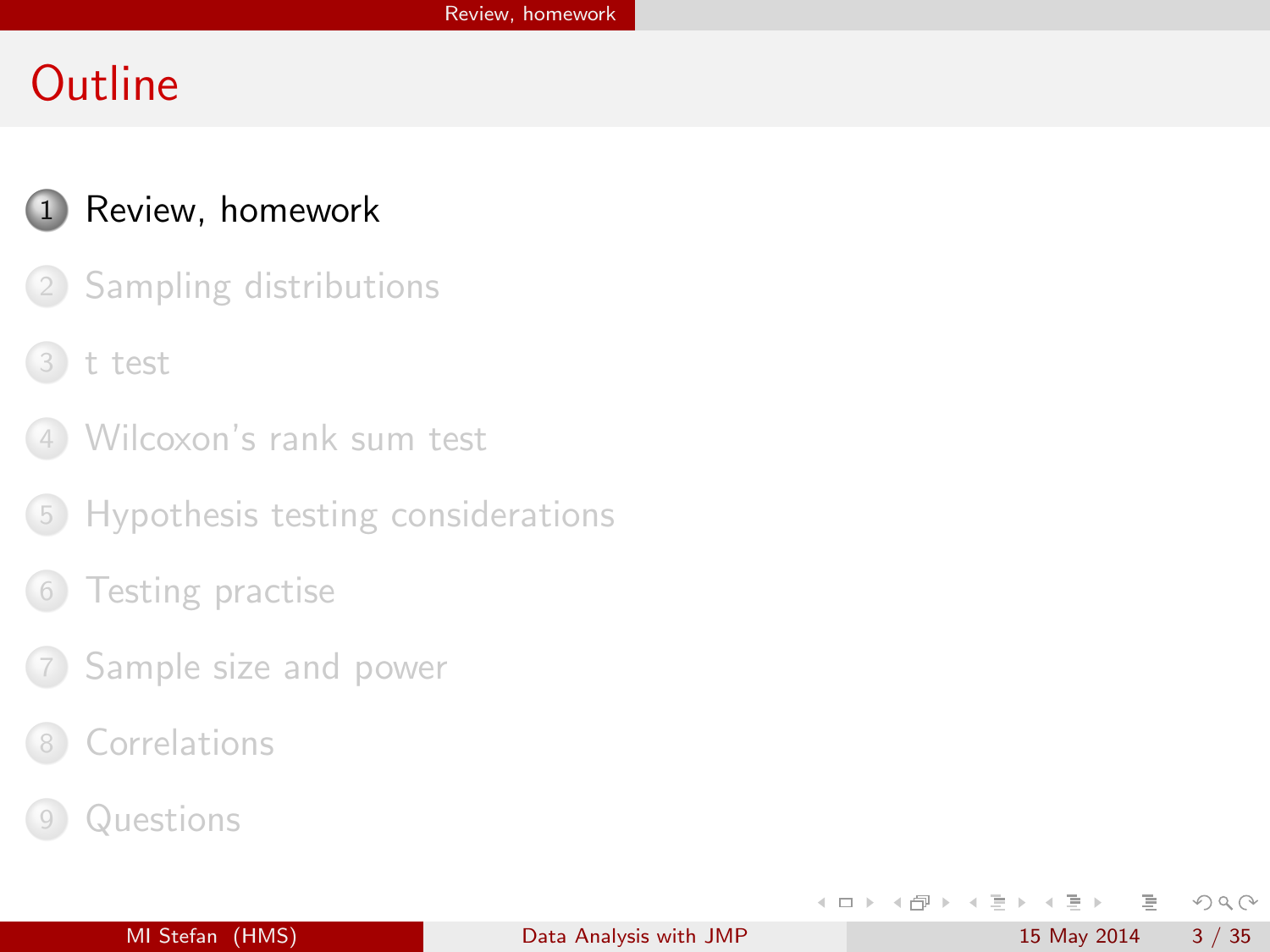# Review(Powerpoint Karaoke version)

#### Last week . . .

- First steps with JMP
- Descriptive statistics
- Normality
- Z scores
- Sampling distributions and confidence intervals

<span id="page-3-0"></span> $OQ$ 

- イヨト イヨト

 $\leftarrow$   $\Box$   $\rightarrow$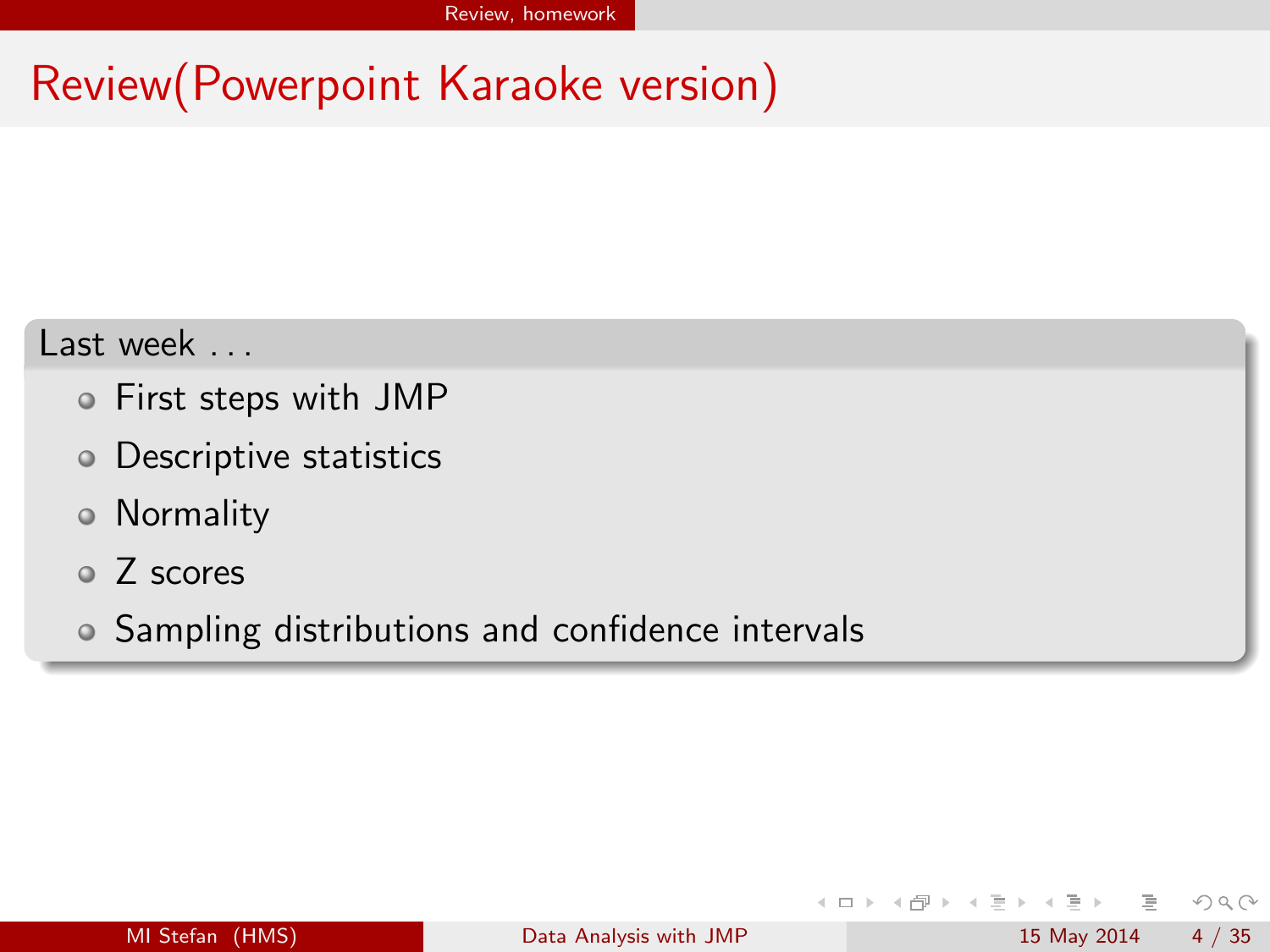1. The file bunnies.xls contains a list of weights of 500 rabbits. Select the parameters that best describe your dataset, and plot them.

<span id="page-4-0"></span> $PQQQ$ 

イロト イ部 トイヨト イヨト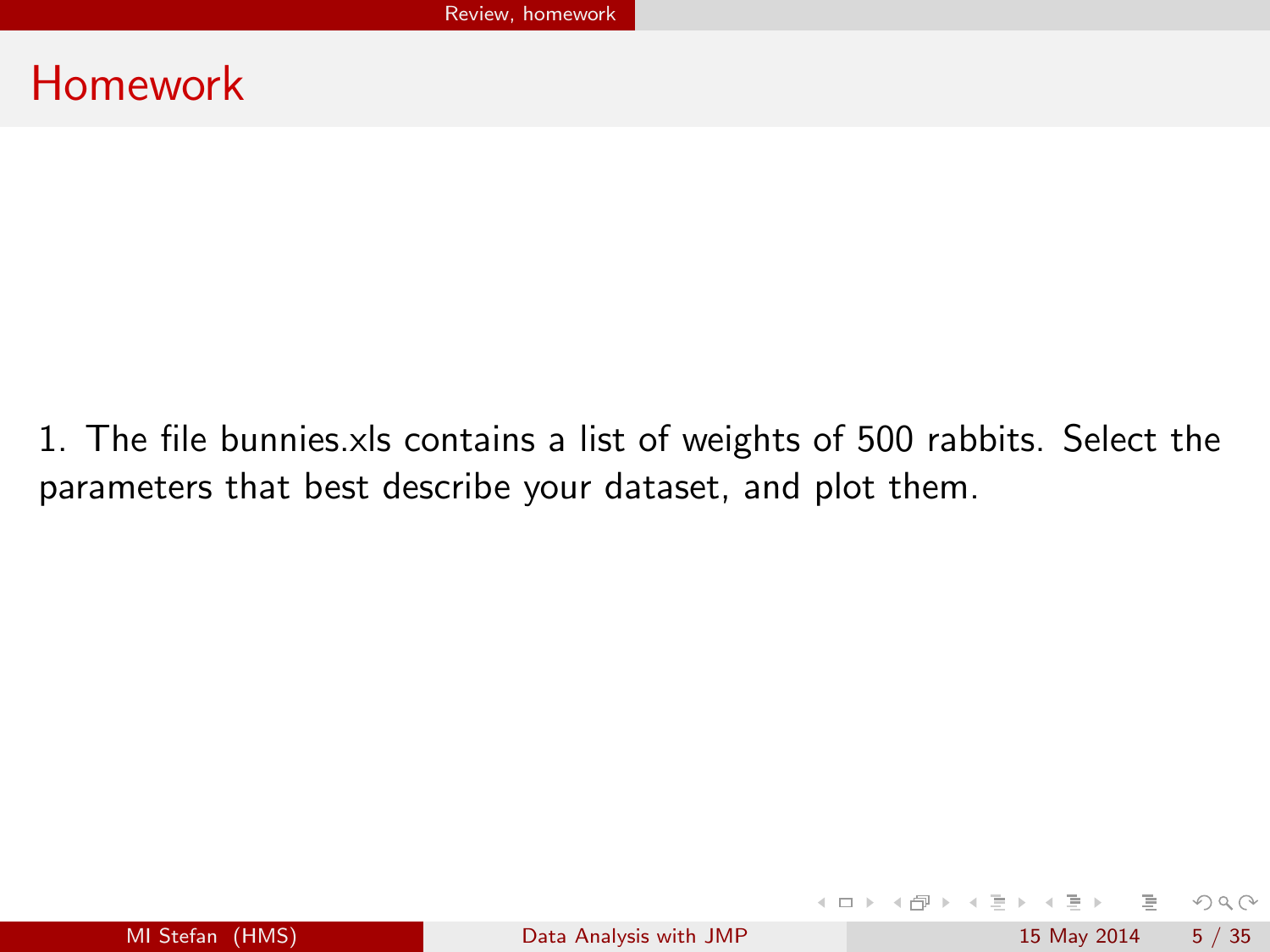2. The file dragons.xls contains a list of wingspans of 500 dragons. Select the parameters that best describe your dataset, and plot them.

<span id="page-5-0"></span> $OQ$ 

イロト イ母 トイラト イラト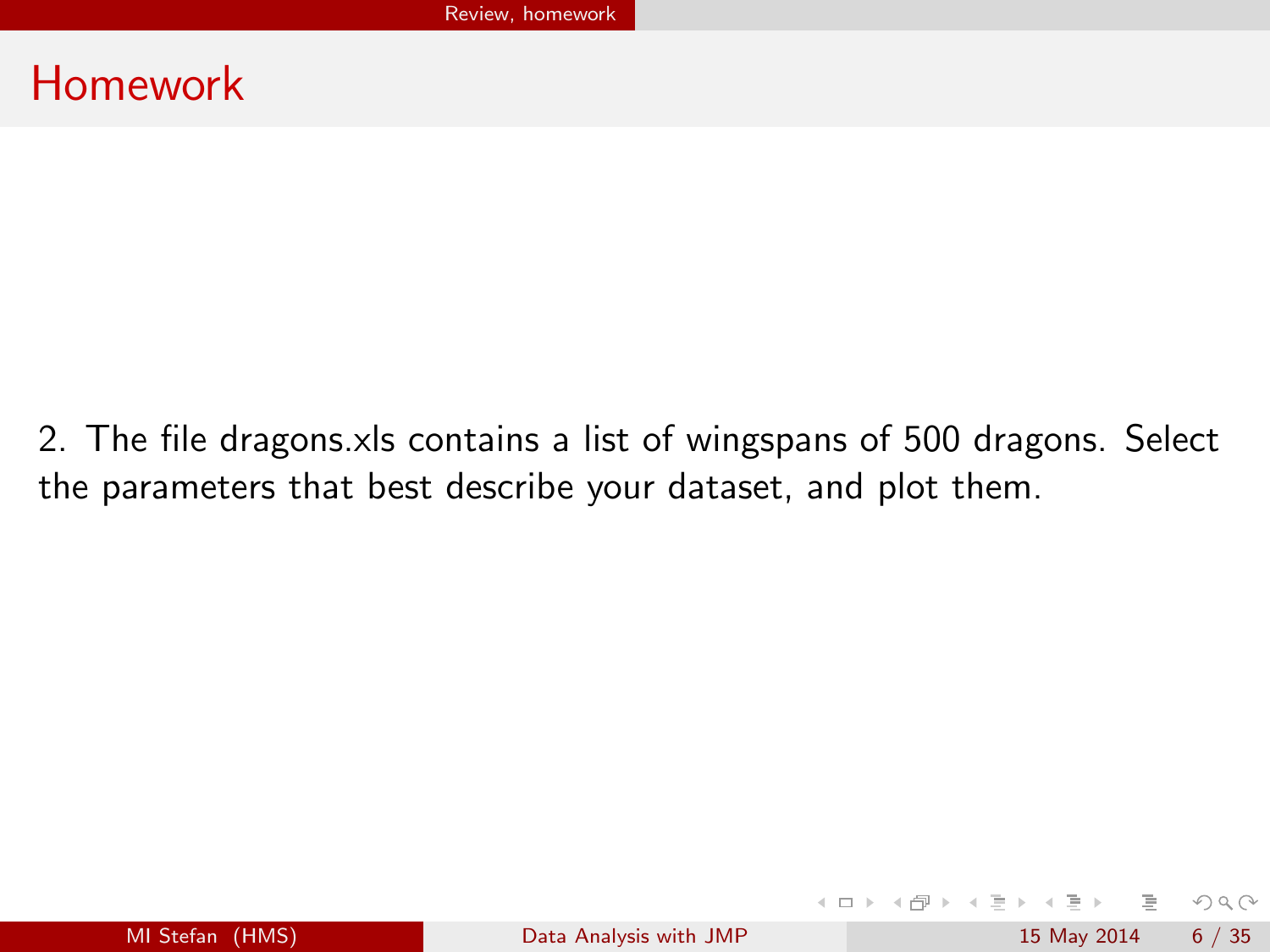3. How do the means of both datasets compare? How do their standard deviations compare?

<span id="page-6-0"></span> $OQ$ 

イロト イ部 トイヨト イヨト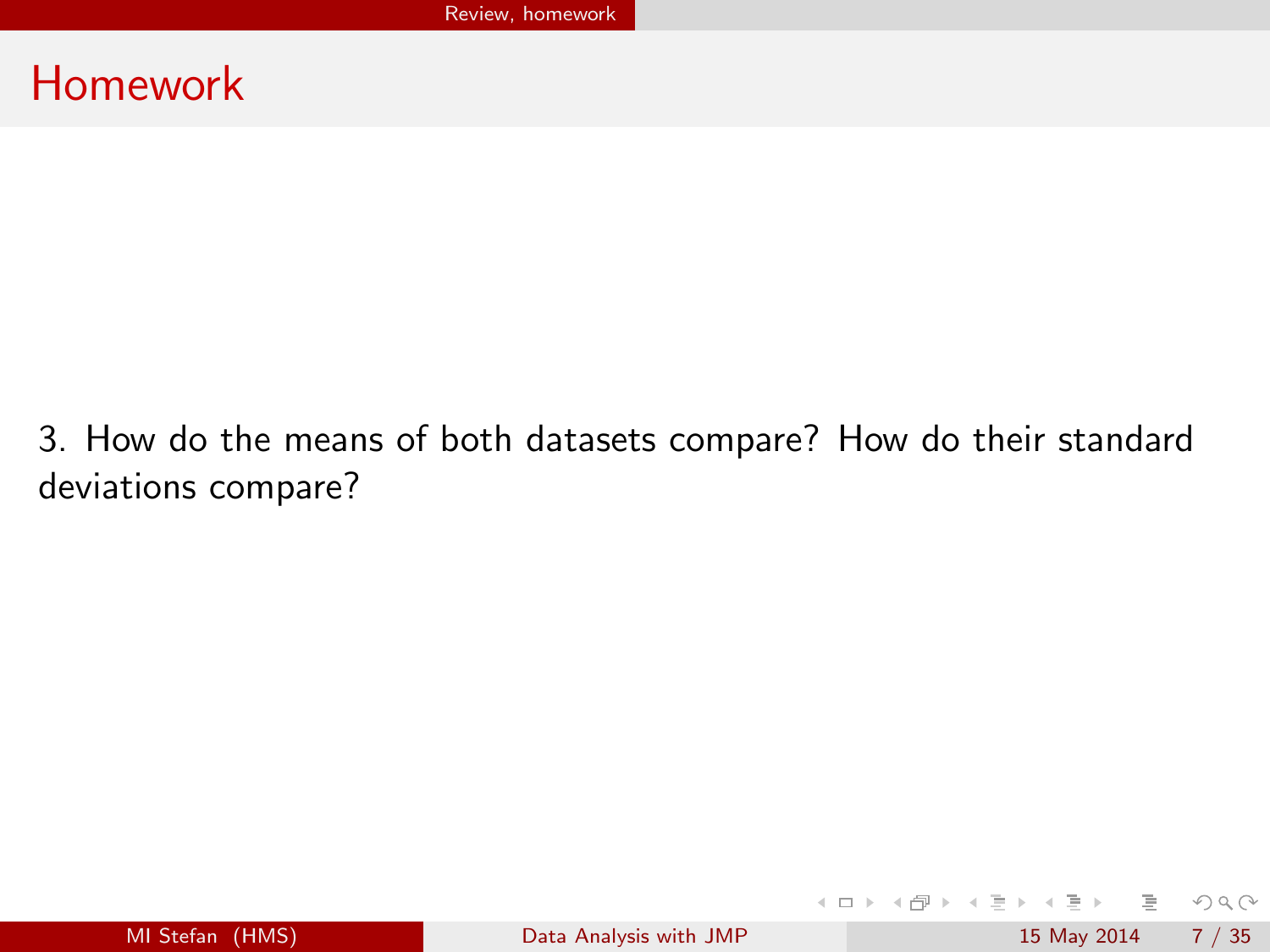4. Are your datasets normal? For each one, give three reasons as to why or why not.

<span id="page-7-0"></span> $OQ$ 

イロト イ部 トイヨト イヨト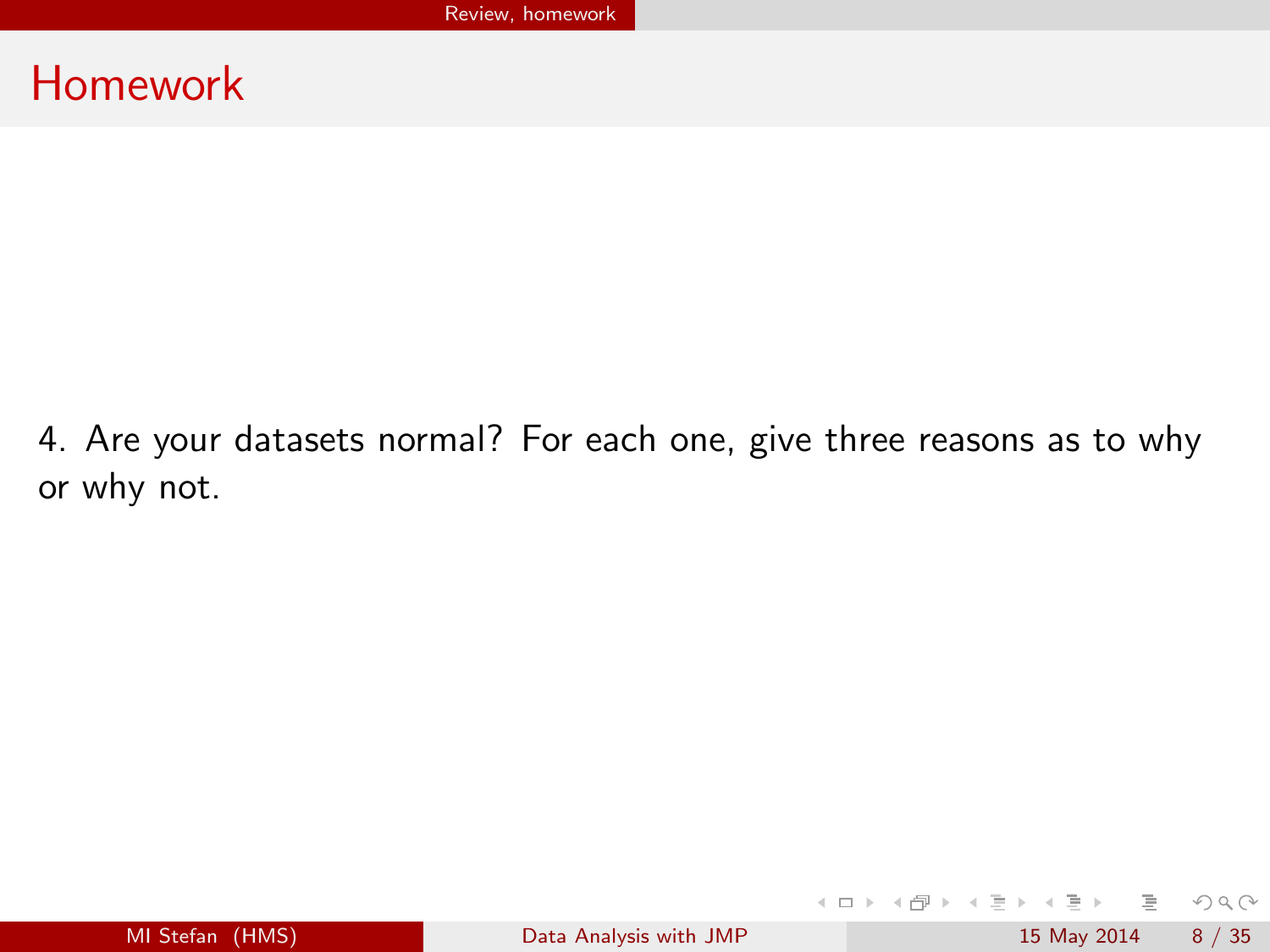#### 1 [Review, homework](#page-2-0)

- 2 [Sampling distributions](#page-8-0)
	- 3 [t test](#page-13-0)
- 4 [Wilcoxon's rank sum test](#page-17-0)
- 5 [Hypothesis testing considerations](#page-20-0)
- [Testing practise](#page-29-0)
- 7 [Sample size and power](#page-31-0)
- **[Correlations](#page-33-0)**
- **[Questions](#page-36-0)**

<span id="page-8-0"></span>イロト イ部 トイモト イヨト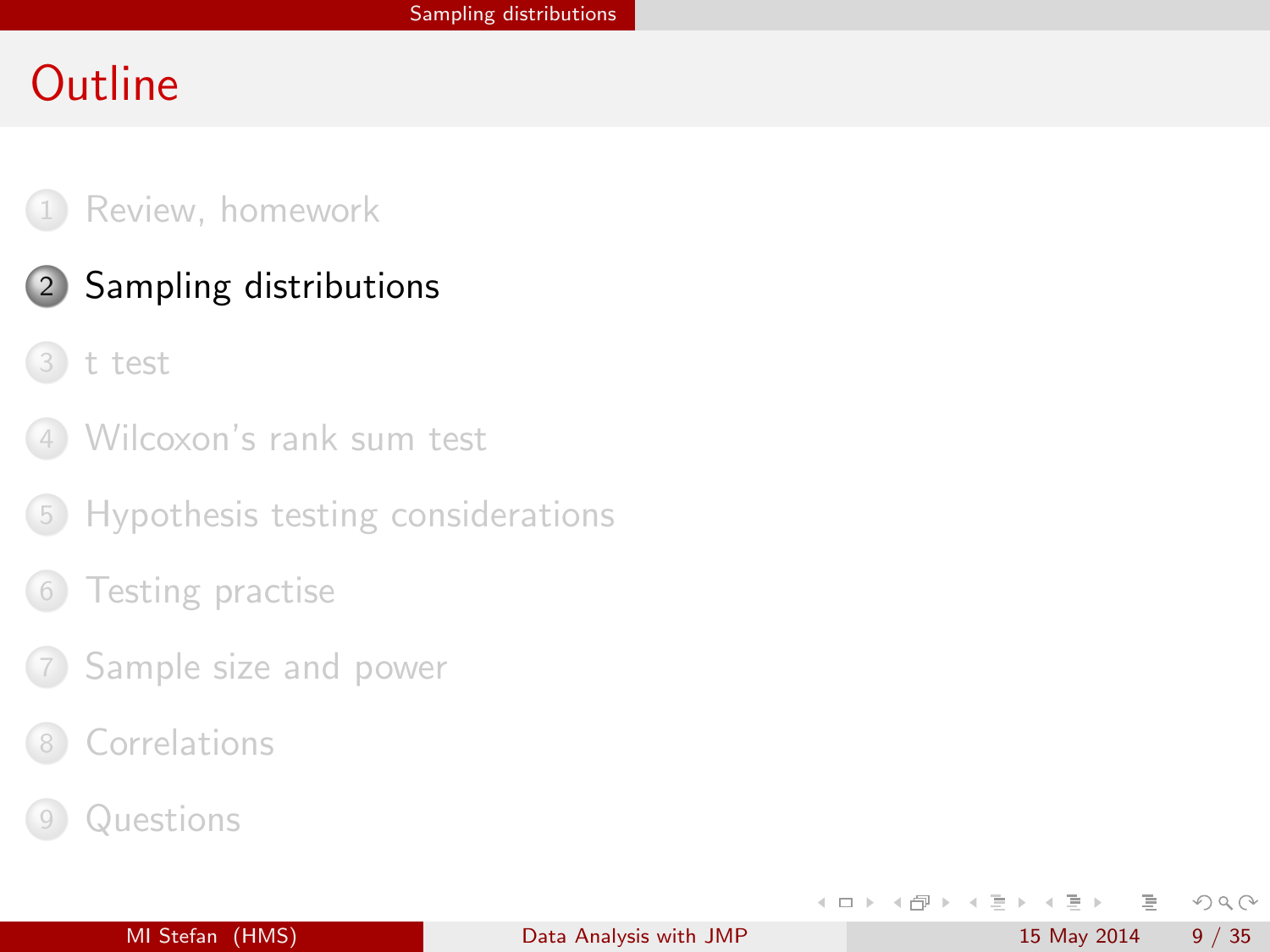# Sampling distributions



| MI Stefan (HMS) |  |
|-----------------|--|
|                 |  |

<span id="page-9-0"></span> $\equiv$  +  $\rightarrow \quad \equiv \quad \rightarrow$  $\equiv$  $OQ$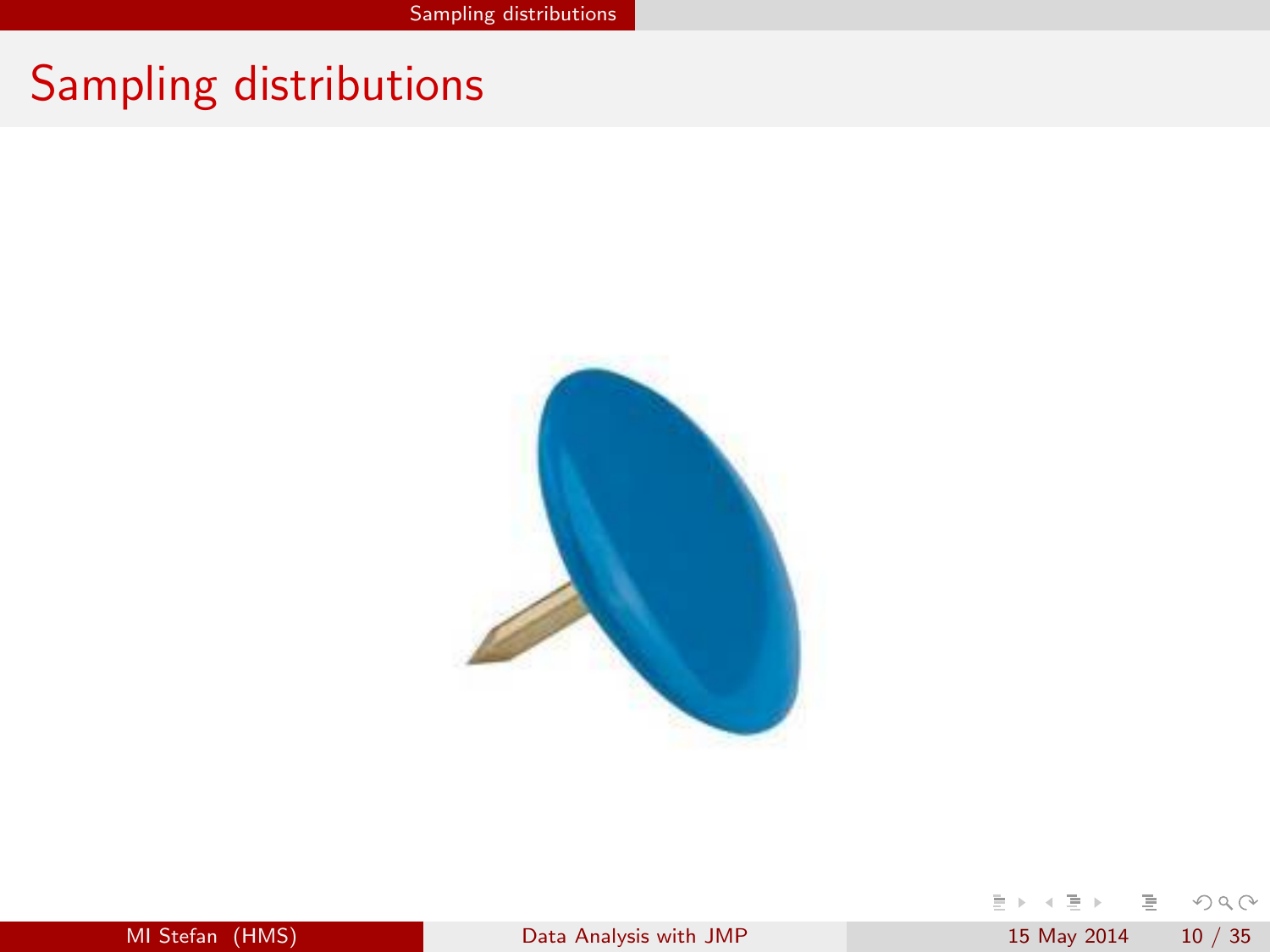# Sampling distributions

#### Sampling distributions in JMP

- Go to [http://www.jmp.com/academic/learning\\_modules.shtml](http://www.jmp.com/academic/learning_modules.shtml)
- Under 2: Sampling Distribution of Sample Means, click Download Now (requires you to register)
- Or retrieve script from today's course materials: 02Dist\_Sample\_Means.jsl\_.txt (remove "\_.txt" after download)
- <span id="page-10-0"></span>The script can be opened from within JMP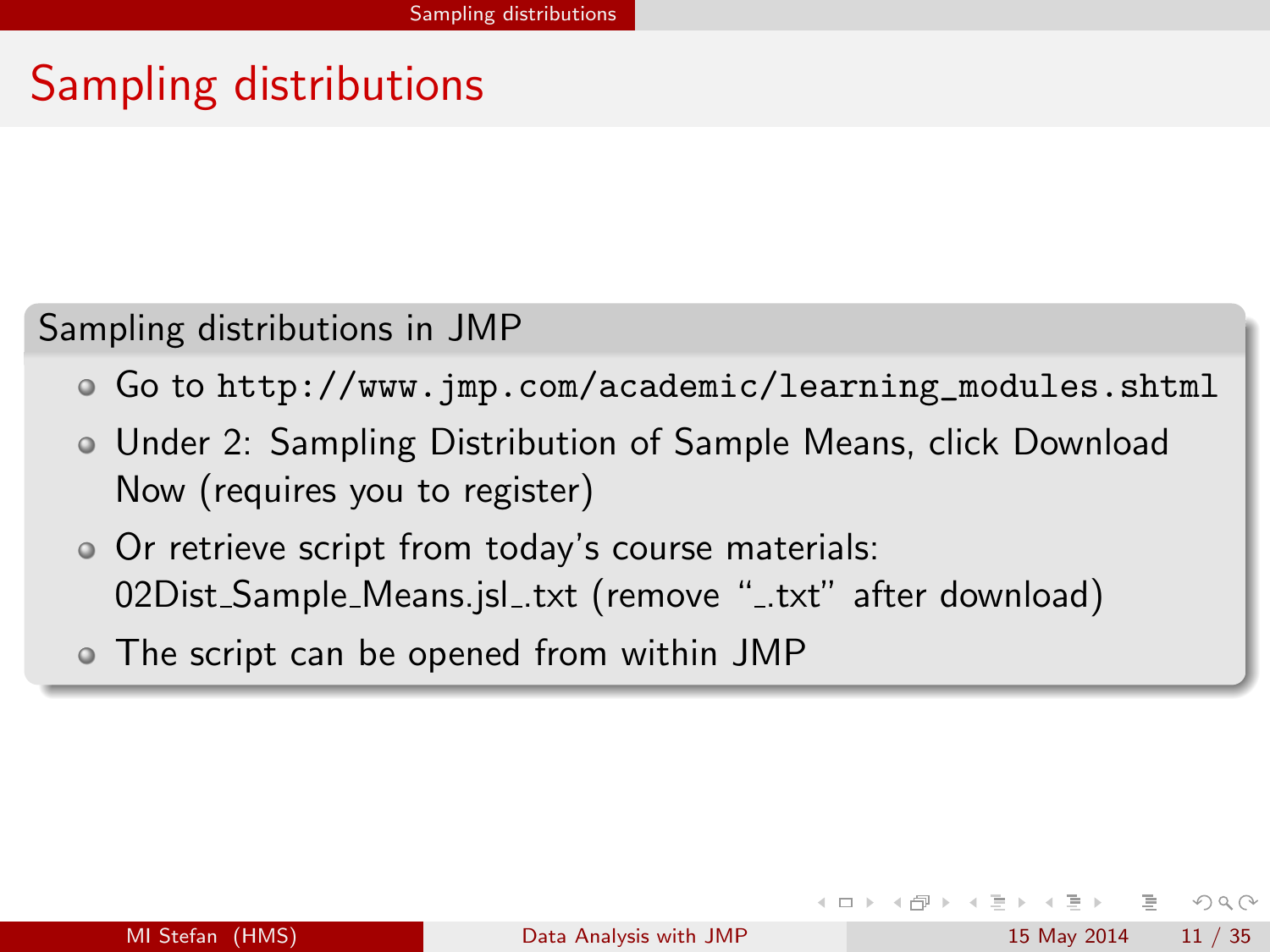# Sampling distributions - example

- Bunnies.xls o.
- Use Sampling Distribution of Sample Means script
- Under Population Shape, select My Data
- Select sample size and number of samples

 $\leftarrow$   $\Box$   $\rightarrow$ 

<span id="page-11-0"></span> $OQ$ 

 $\equiv$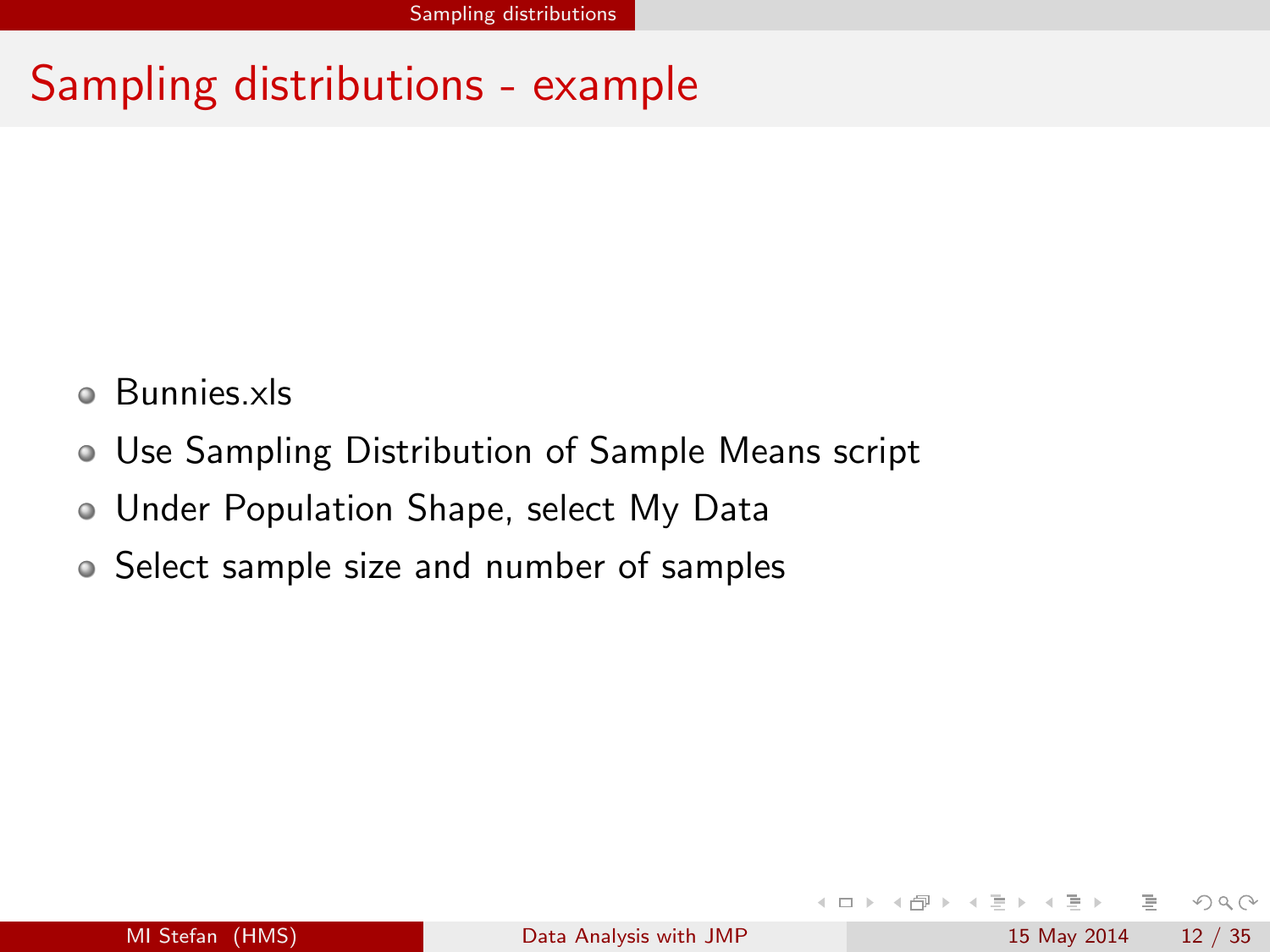### Sampling distributions - exercise

- Dragons.xls  $\bullet$
- Use Sampling Distribution of Sample Means script
- Under Population Shape, select My Data
- Select sample size and number of samples

 $\leftarrow$   $\Box$   $\rightarrow$ 

<span id="page-12-0"></span> $\equiv$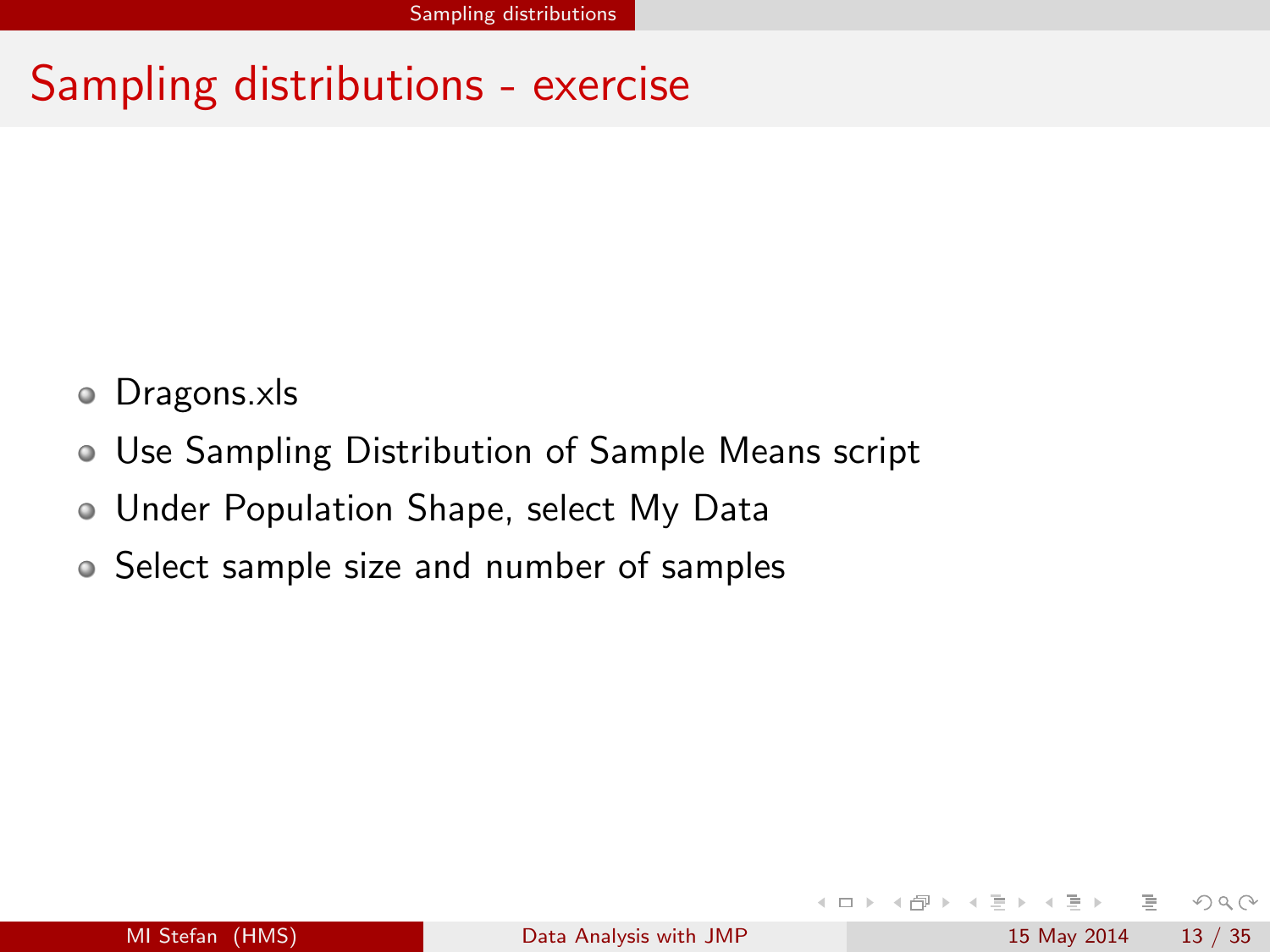#### [t test](#page-13-0)

### **Outline**

- 1 [Review, homework](#page-2-0)
- 2 [Sampling distributions](#page-8-0)

#### 3 [t test](#page-13-0)

- 4 [Wilcoxon's rank sum test](#page-17-0)
- 5 [Hypothesis testing considerations](#page-20-0)
- [Testing practise](#page-29-0)
- 7 [Sample size and power](#page-31-0)
- **[Correlations](#page-33-0)**
- **[Questions](#page-36-0)**

 $\equiv$ 

<span id="page-13-0"></span> $OQ$ 

 $\rightarrow \equiv$   $\rightarrow$ 

 $\mathbb{R}^n$ 

 $\leftarrow$   $\Box$   $\rightarrow$ 

- 4 母 ト - 4 三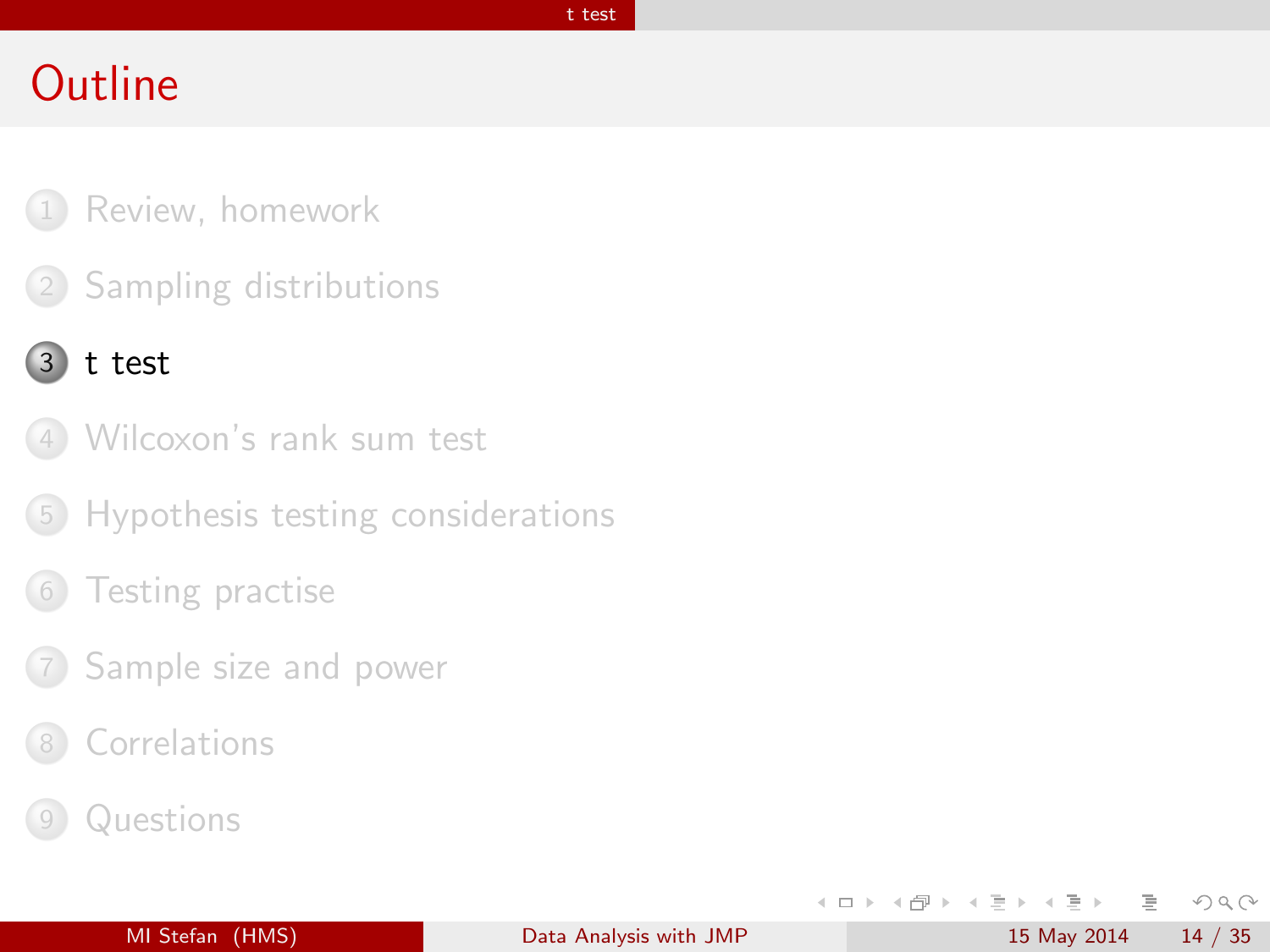#### t test

#### Idea

- Are my two populations really the same?
- Take two samples, compare them
- $\circ$  Difference between sample means should be  $O(-ish)$
- What counts as close enough to zero?
- Use t distribution to decide

<span id="page-14-0"></span> $\leftarrow$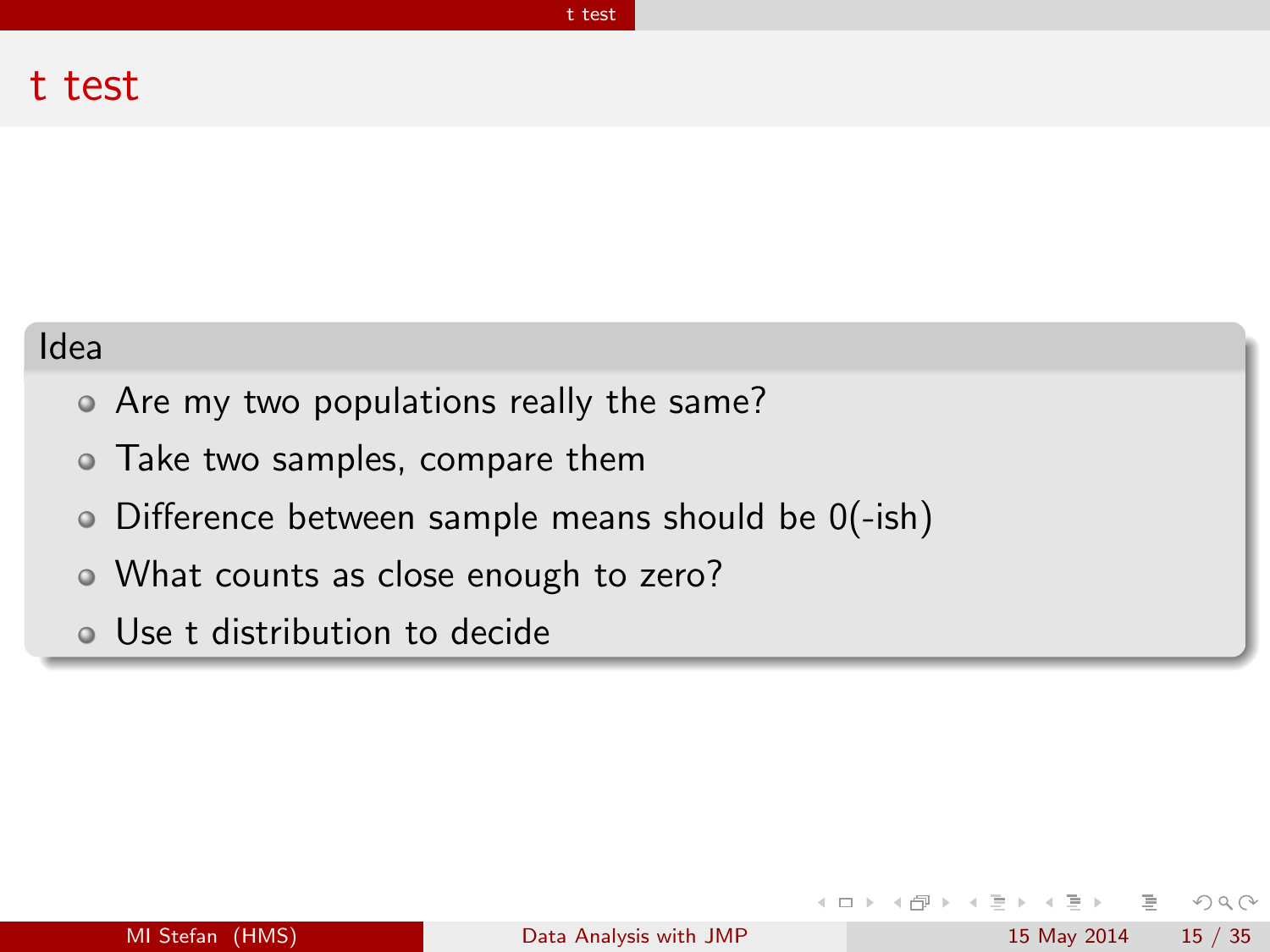#### t test in JMP

#### Problem

Comparing wing spans of valley dragons and mountain dragons

[t test](#page-15-0)

- $\circ$  H<sub>0</sub>? H<sub>A</sub>?
- One-tailed or two-tailed?
- What alpha?

 $\leftarrow$   $\Box$   $\rightarrow$ 

- イラ ト イ ラ ト

<span id="page-15-0"></span> $OQ$ 

 $\rightarrow$   $\equiv$   $\rightarrow$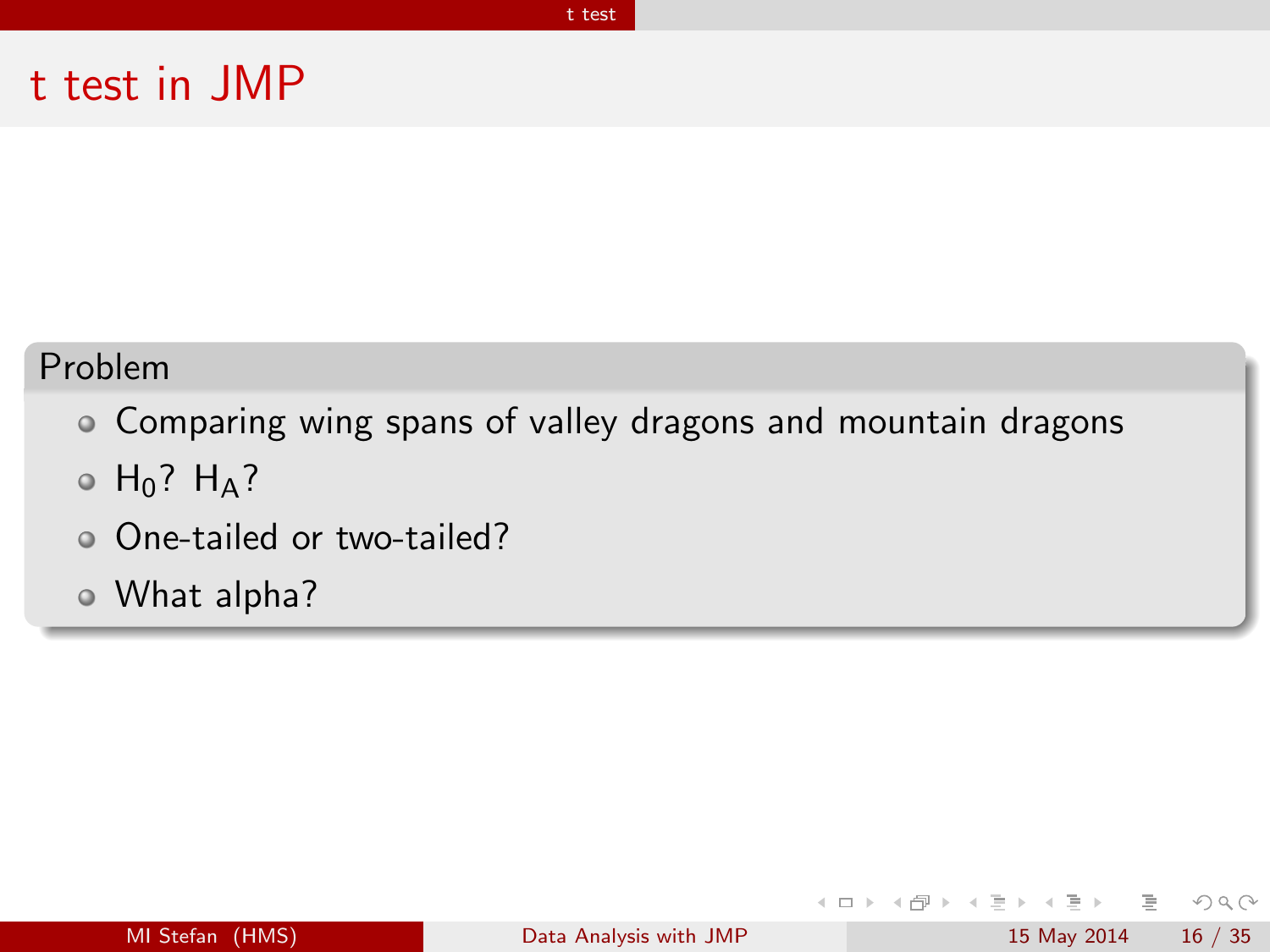#### t test in JMP

- Select H0, HA, one-/two-tailed, alpha level
- Import tables, rename as appropriate
- $\bullet$  Tables  $\rightarrow$  Concatenate (select Create source column)
- $\circ$  Analyse  $\rightarrow$  Fit X by Y
- t Test
- Try it yourself! (Field bunnies vs wood bunnies)

<span id="page-16-0"></span> $\Omega$ 

 $\rightarrow$   $\equiv$   $\rightarrow$ 

**イロト イ母ト イヨ**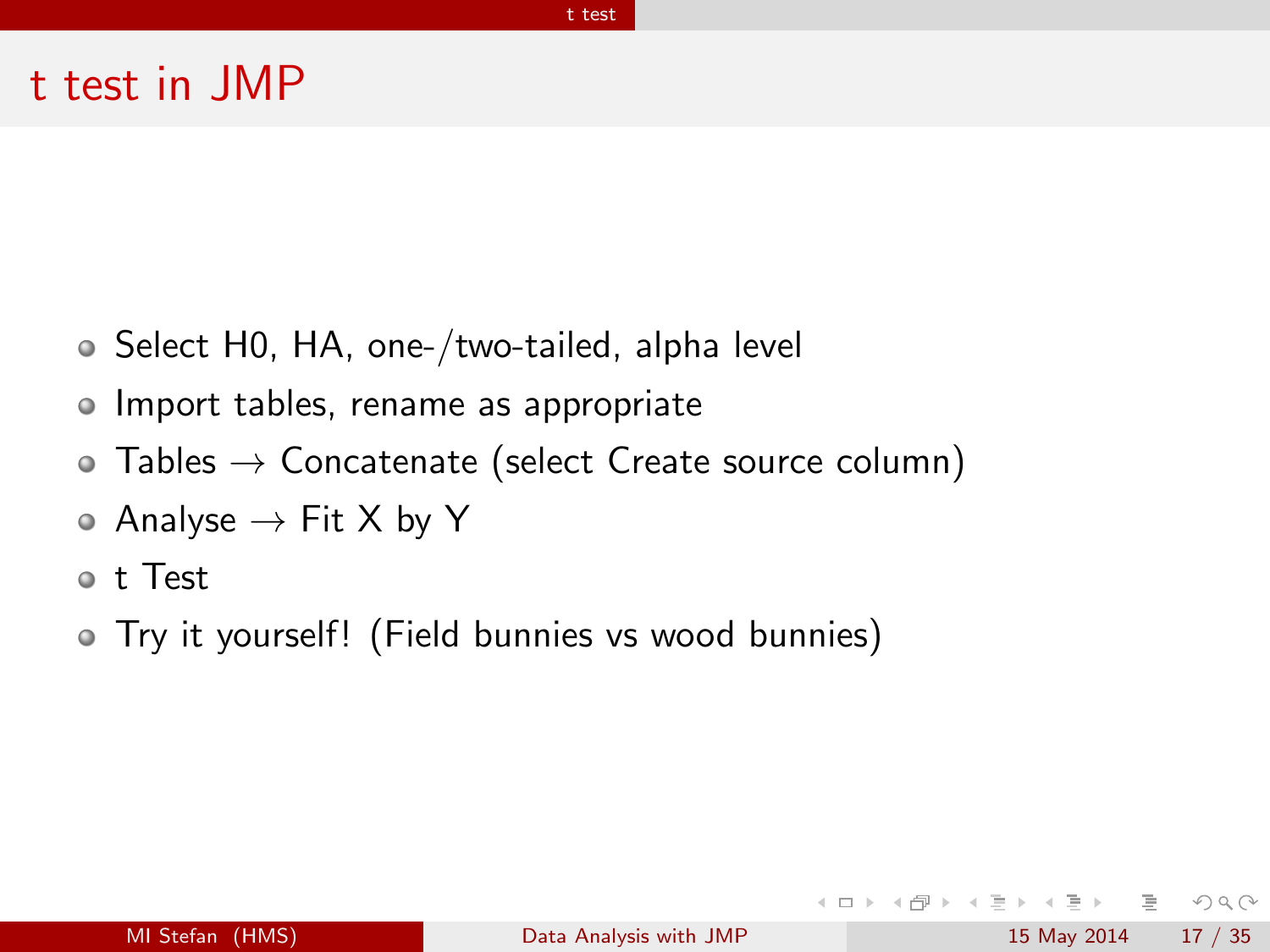- [Review, homework](#page-2-0)
- 2 [Sampling distributions](#page-8-0)
- 3 [t test](#page-13-0)



#### 4 [Wilcoxon's rank sum test](#page-17-0)

- 5 [Hypothesis testing considerations](#page-20-0)
- [Testing practise](#page-29-0)
- 7 [Sample size and power](#page-31-0)
- **[Correlations](#page-33-0)**
- **[Questions](#page-36-0)**

 $\equiv$ 

<span id="page-17-0"></span> $OQ$ 

 $\rightarrow \equiv$   $\rightarrow$ 

イロト イ押 トイヨト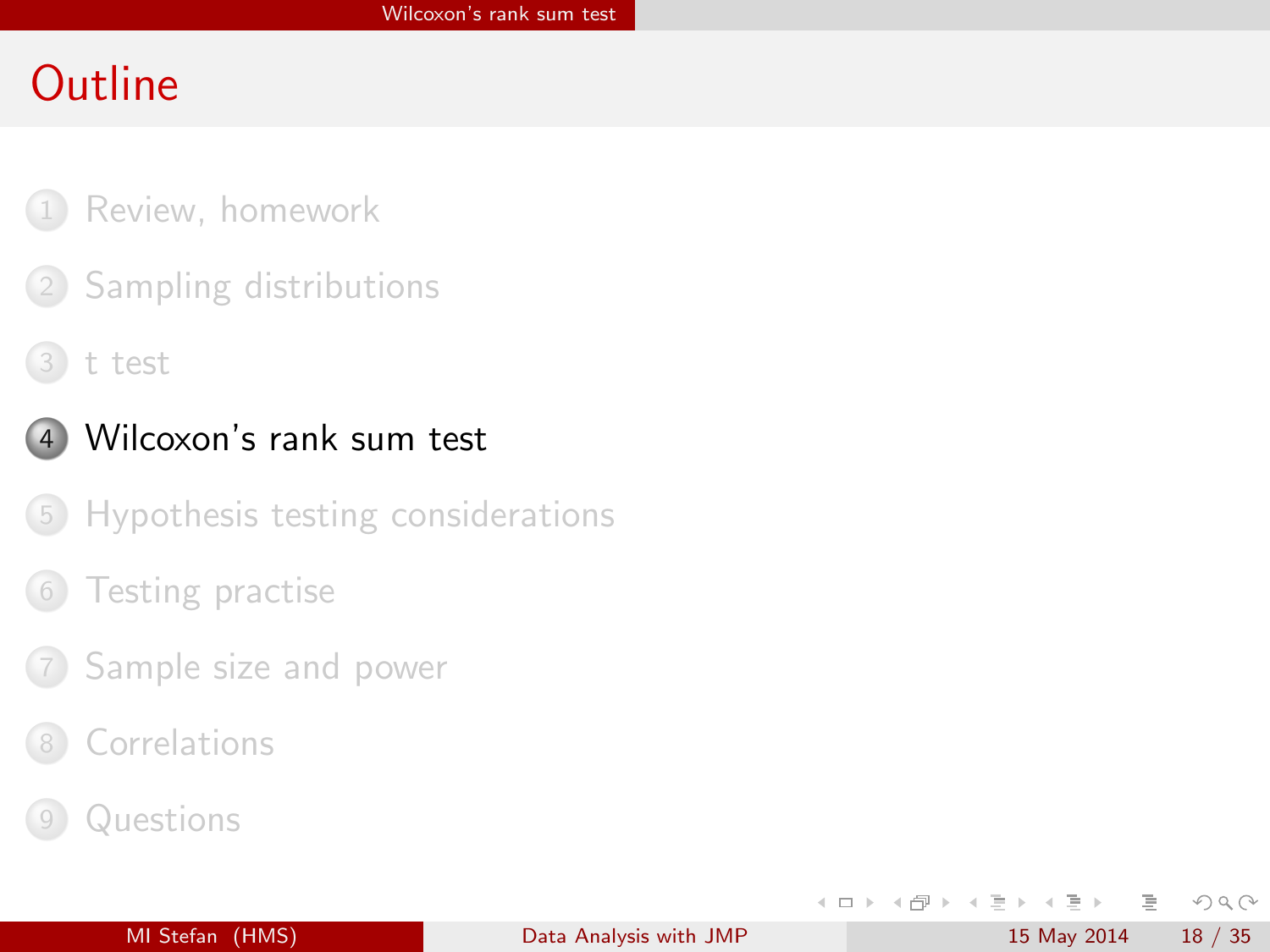### Wilcoxon's rank sum test

Wilcoxon's rank sum test in JMP

Your turn! (Field bunnies vs wood bunnies)

目

<span id="page-18-0"></span> $\Omega$ 

イロト イ部 トイモト イヨト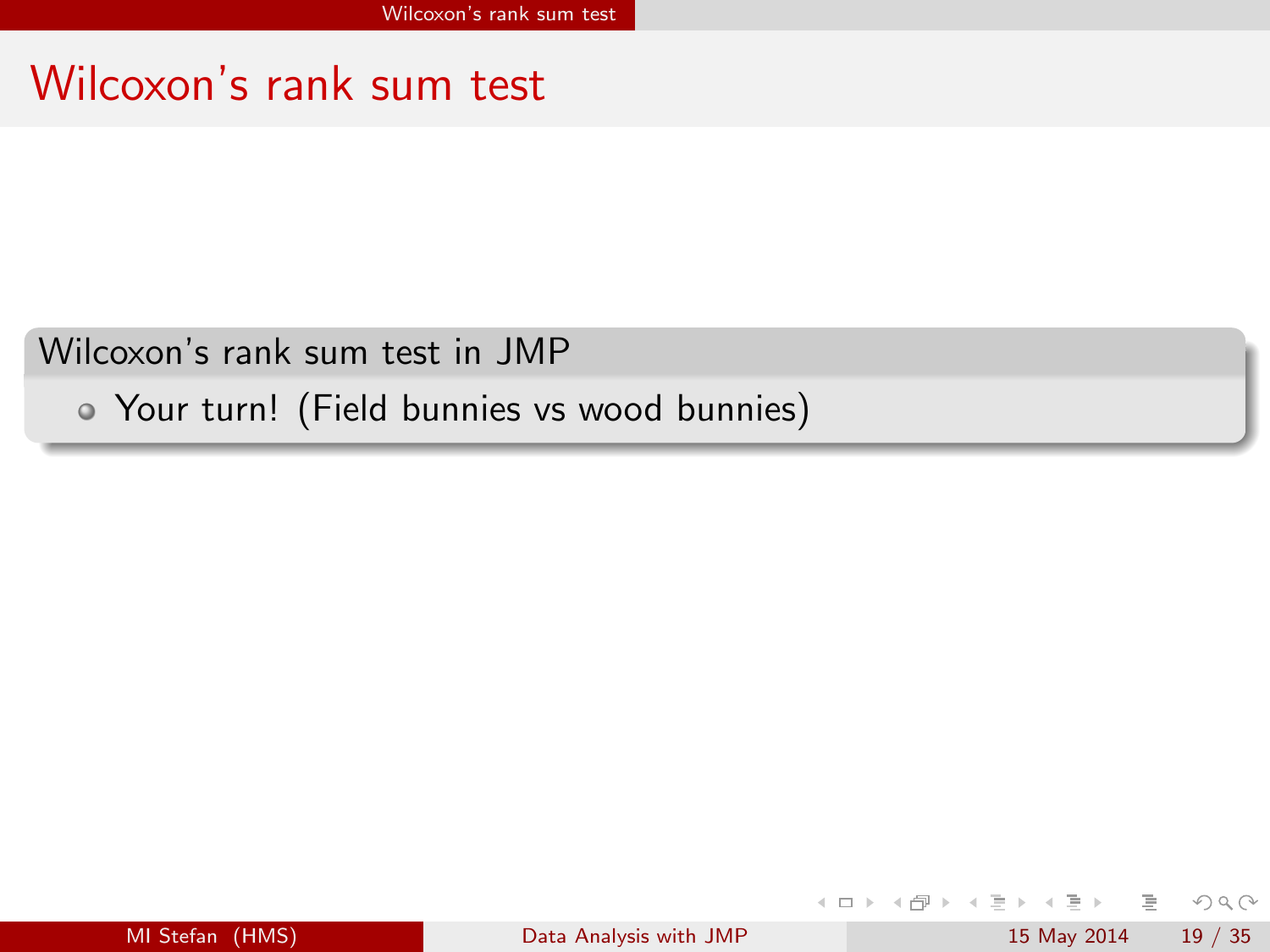### Wilcoxon's rank sum test

#### Wilcoxon's rank sum test in JMP

Your turn! (Field bunnies vs wood bunnies)

#### Steps

- Fit X by Y
- Select Wilcoxon

| MI Stefan (HMS) |  |
|-----------------|--|
|                 |  |
|                 |  |

 $\leftarrow$   $\Box$   $\rightarrow$ 

<span id="page-19-0"></span> $OQ$ 

 $\triangleright$   $\rightarrow$   $\Rightarrow$   $\rightarrow$   $\rightarrow$   $\Rightarrow$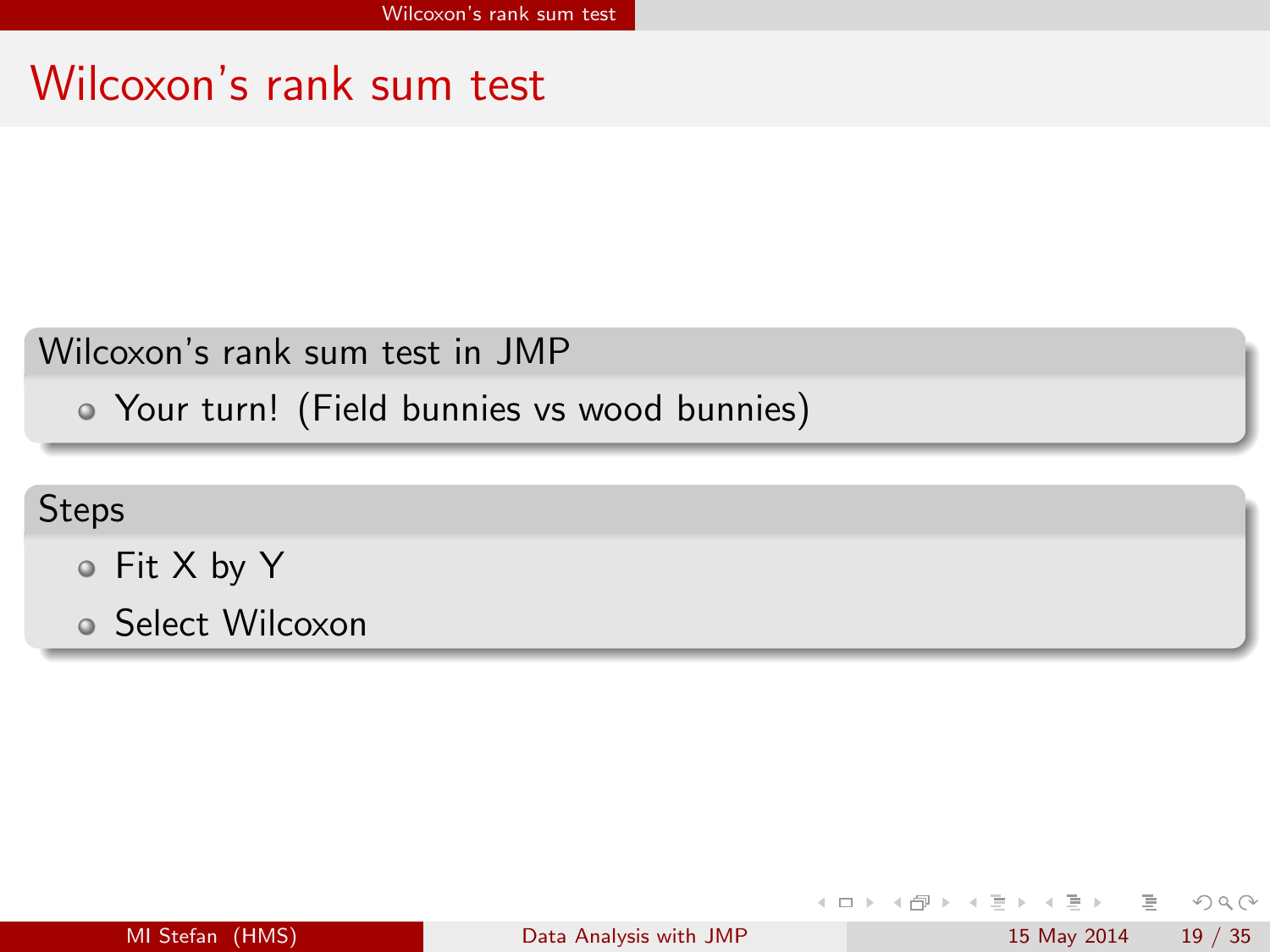- [Review, homework](#page-2-0)
- 2 [Sampling distributions](#page-8-0)
- 3 [t test](#page-13-0)
- 4 [Wilcoxon's rank sum test](#page-17-0)
- 5 [Hypothesis testing considerations](#page-20-0)
	- [Testing practise](#page-29-0)
- 7 [Sample size and power](#page-31-0)
- **[Correlations](#page-33-0)**
- **[Questions](#page-36-0)**

<span id="page-20-0"></span> $OQ$ 

 $\rightarrow \equiv$   $\rightarrow$ 

イロト イ押 トイヨト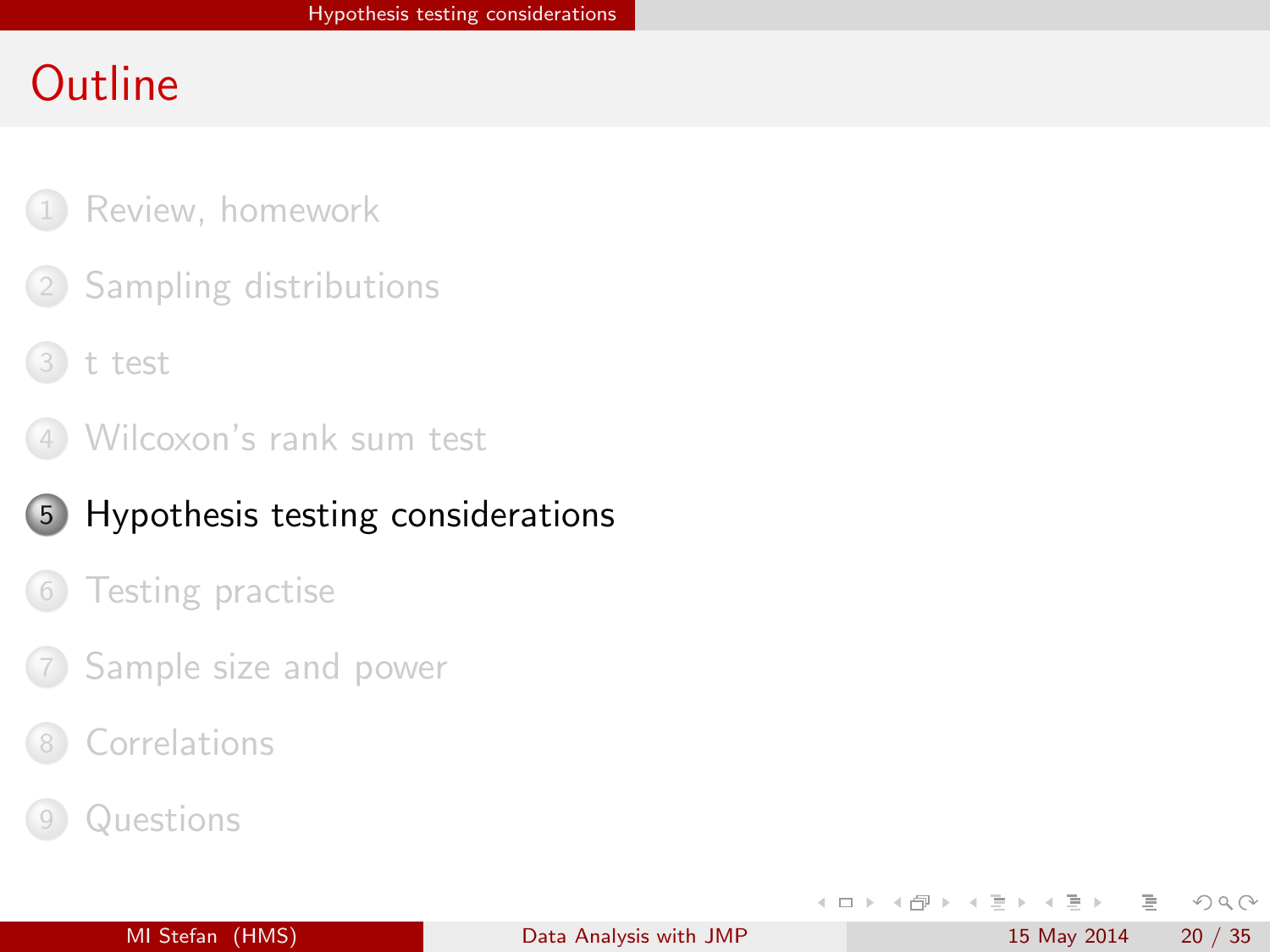### Order of a test

Order of a test

- Select H0, HA
- Determine one-/two-tailed
- Determine alpha level
- (Ideally): Collect data
- Determine what test to use
- Analyse data
- Accept or reject hypothesis
- Report your p values!

 $\leftarrow$   $\Box$   $\rightarrow$ 

<span id="page-21-0"></span> $OQ$ 

 $\equiv$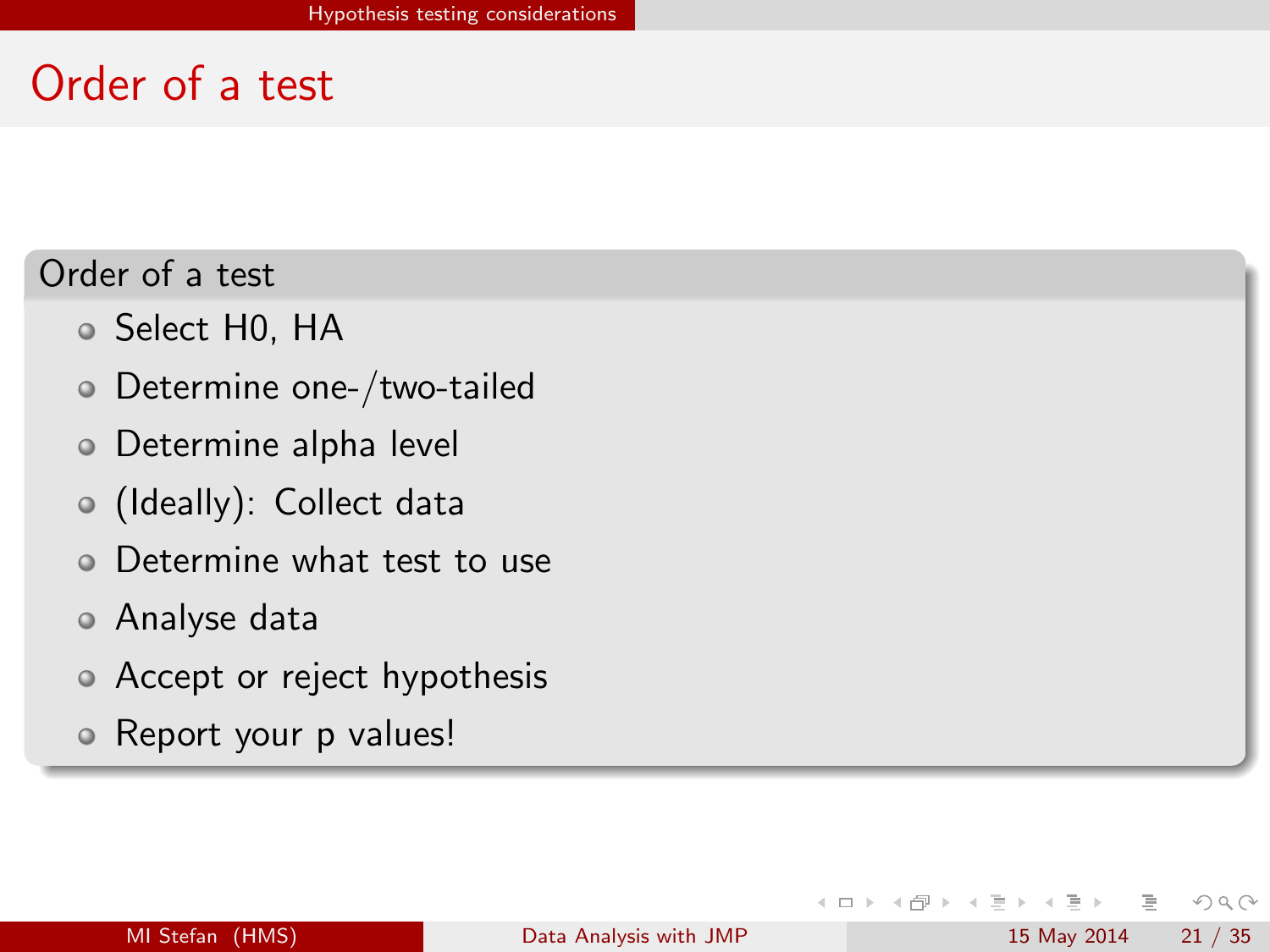# Choosing alpha

"But alpha is arbitrary!"

 $\equiv$ 

<span id="page-22-0"></span> $OQ$ 

 $\rightarrow \equiv$  +

イロト イ母ト イヨト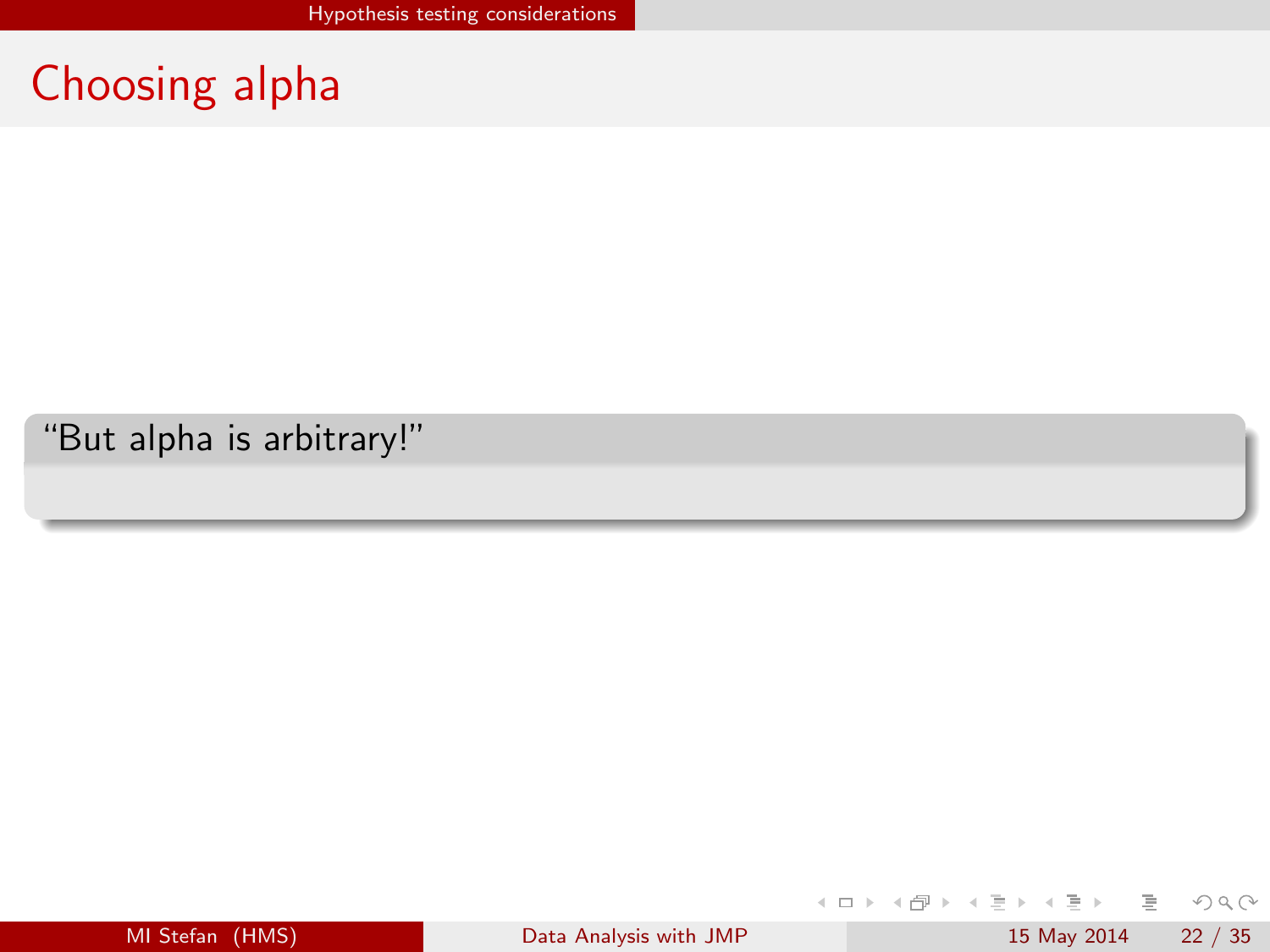# Choosing alpha

"But alpha is arbitrary!"

Discuss.

 $\equiv$ 

<span id="page-23-0"></span> $OQ$ 

 $\rightarrow \equiv$  +

イロト イ母 ト イヨト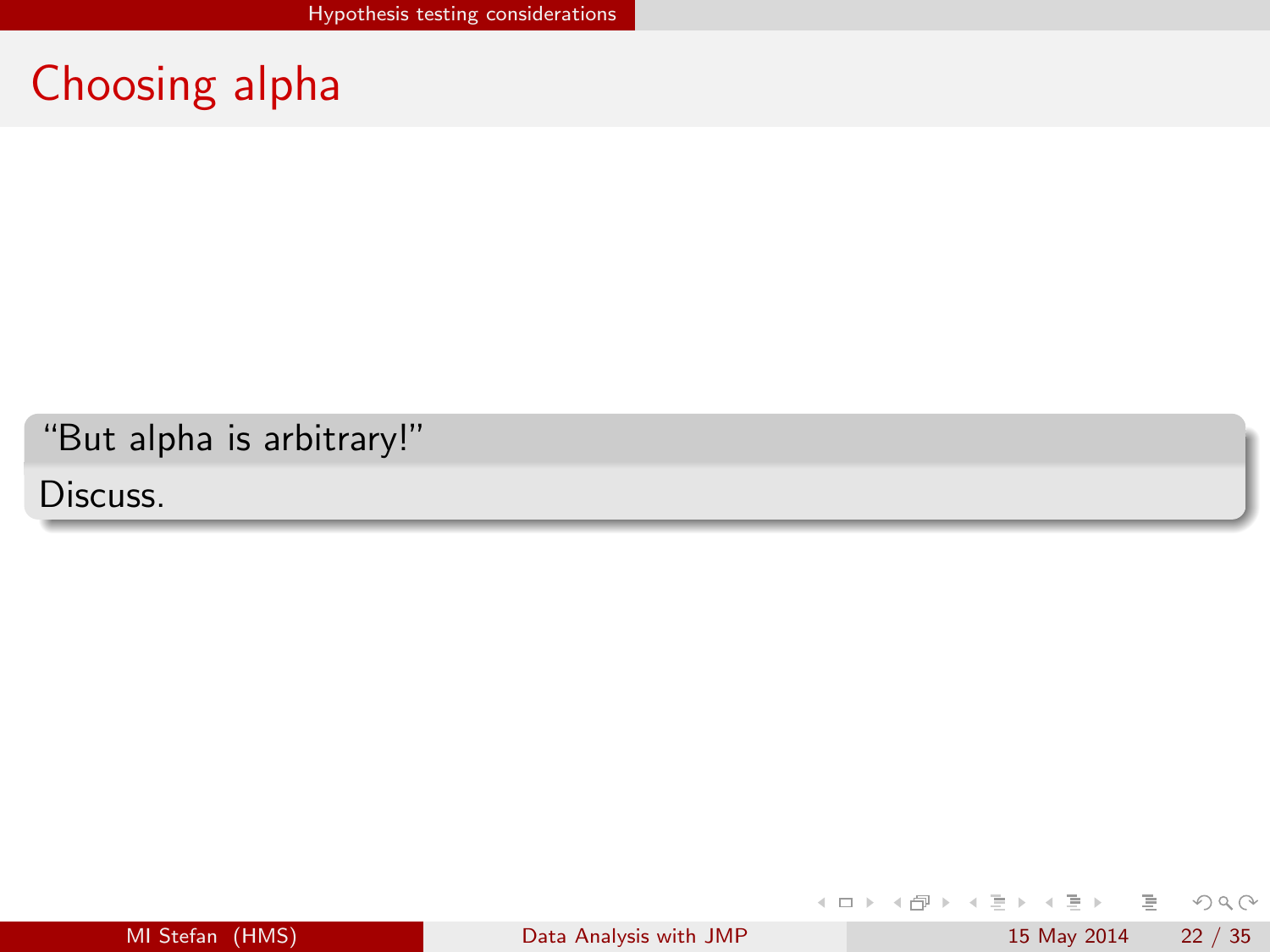### Choosing alpha



Nienborg et al. . SOM or PV Neuron Role in Size Tuning in Mouse V1 - J. Neurosci., July 3, 2013 - 33 (27): 11145-11154

MI Stefan (HMS) **[Data Analysis with JMP](#page-0-0)** 15 May 2014 23 / 35

イロト イ部 トイモト イモト  $\equiv$  $OQ$ 

<span id="page-24-0"></span>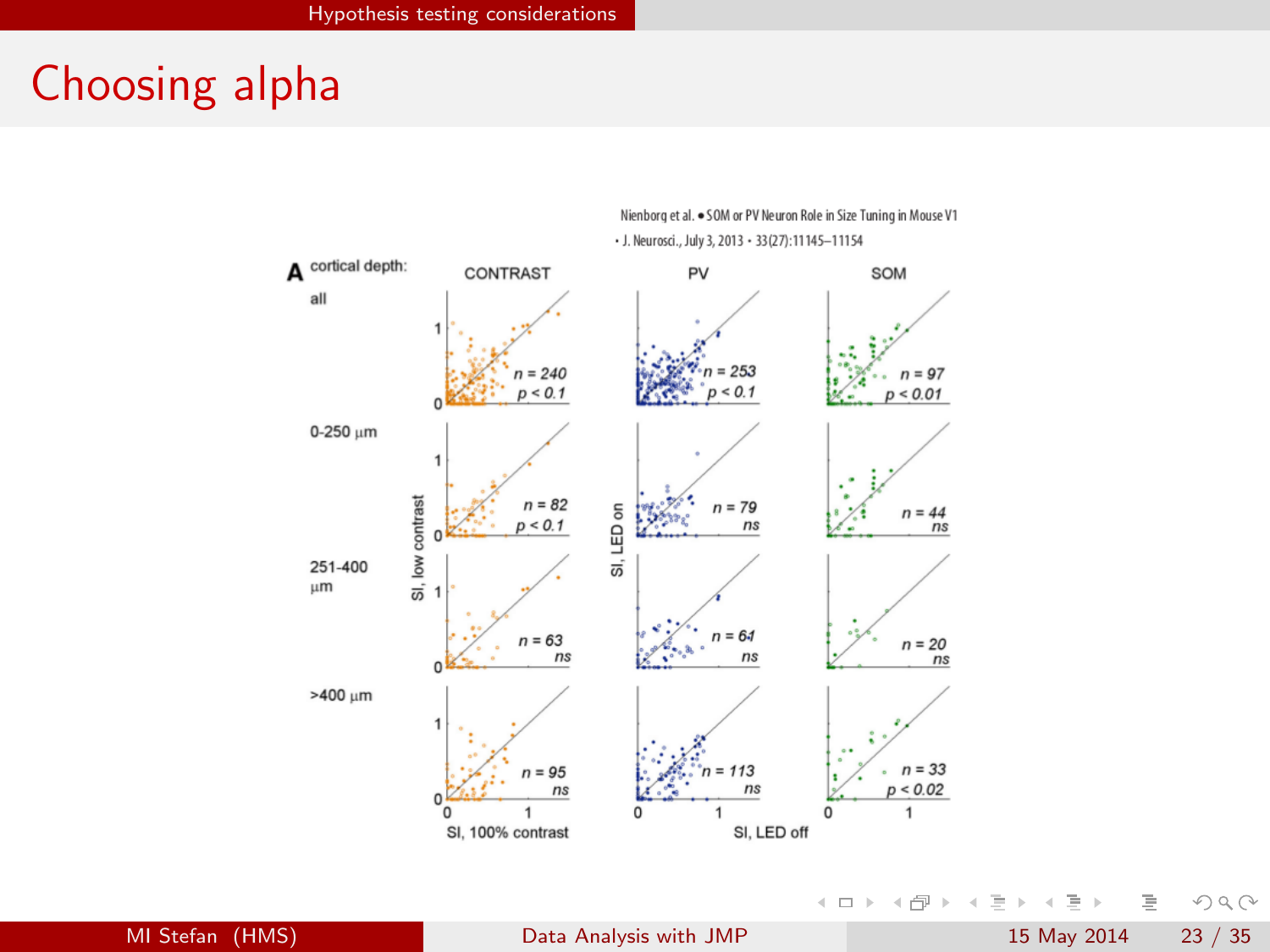[Hypothesis testing considerations](#page-25-0)

### Alternative Medicine and the Placebo effect

| Schuessler cell salts uses: gulli                                                                                                                                                                                                                                                |                                                                                                                                                                                                                                                                                                                                                                                                                                                                                                                          |                                                           |  |
|----------------------------------------------------------------------------------------------------------------------------------------------------------------------------------------------------------------------------------------------------------------------------------|--------------------------------------------------------------------------------------------------------------------------------------------------------------------------------------------------------------------------------------------------------------------------------------------------------------------------------------------------------------------------------------------------------------------------------------------------------------------------------------------------------------------------|-----------------------------------------------------------|--|
| Schuessler-cell-salts.com/healing/gullibility.htm                                                                                                                                                                                                                                |                                                                                                                                                                                                                                                                                                                                                                                                                                                                                                                          | $\hat{\mathbf{G}}$ - $\mathbf{C}$ $\mathbf{R}$ - Google Q |  |
|                                                                                                                                                                                                                                                                                  | Schuessler cell salts uses: gullibility                                                                                                                                                                                                                                                                                                                                                                                                                                                                                  |                                                           |  |
| Search                                                                                                                                                                                                                                                                           | <b>Cell salts internal</b><br>You can use the following cell salts for the treatment of qullibility :                                                                                                                                                                                                                                                                                                                                                                                                                    |                                                           |  |
| Home<br>List of cell salts<br><b>Basic cell salts</b><br><b>Additional cell salts</b><br>Diseases (Uses):<br><b>ABCDEFGHIIKLM</b><br>NOPORSTUVWZ<br>Principle<br>Potency<br><b>Use</b><br><b>Hot drink</b><br><b>External</b> use<br><b>Facial diagnosis</b><br><b>Biography</b> | • Nr. 3. Iron phosphate<br>• Nr. 7. Magnesium phosphate<br>• Nr. 20. Alum<br>Choose the right cell salt:<br>You can deside yourself wether you want to take all fitting cell salts together, only<br>three salts at a time or only one salt at a time.<br>Use of the tablets:<br>3 until 6 times a day 1 - 3 tablets<br>High dosage: Every 1 to 10 minutes 1 tablet<br>Take the tablets one by one and let them dissolve in your mouth.<br>More informations about the use of the cell salts:<br>• Use of the cell salts |                                                           |  |
| <b>New</b><br>Search<br>Contact                                                                                                                                                                                                                                                  | Suchen                                                                                                                                                                                                                                                                                                                                                                                                                                                                                                                   |                                                           |  |
| <b>Books</b>                                                                                                                                                                                                                                                                     | <b>Disclaimer</b><br>Schuessler cell salts can't substitute the doctor. Call a doctor if you are seriously ill.                                                                                                                                                                                                                                                                                                                                                                                                          |                                                           |  |

MI Stefan (HMS) [Data Analysis with JMP](#page-0-0) 15 May 2014 24 / 35

<span id="page-25-0"></span> $E \nabla Q \propto$ 

 $\left\{ \begin{array}{ccc} 1 & 0 & 0 \\ 0 & 1 & 0 \end{array} \right\}$  ,  $\left\{ \begin{array}{ccc} 0 & 0 & 0 \\ 0 & 0 & 0 \end{array} \right\}$  ,  $\left\{ \begin{array}{ccc} 0 & 0 & 0 \\ 0 & 0 & 0 \end{array} \right\}$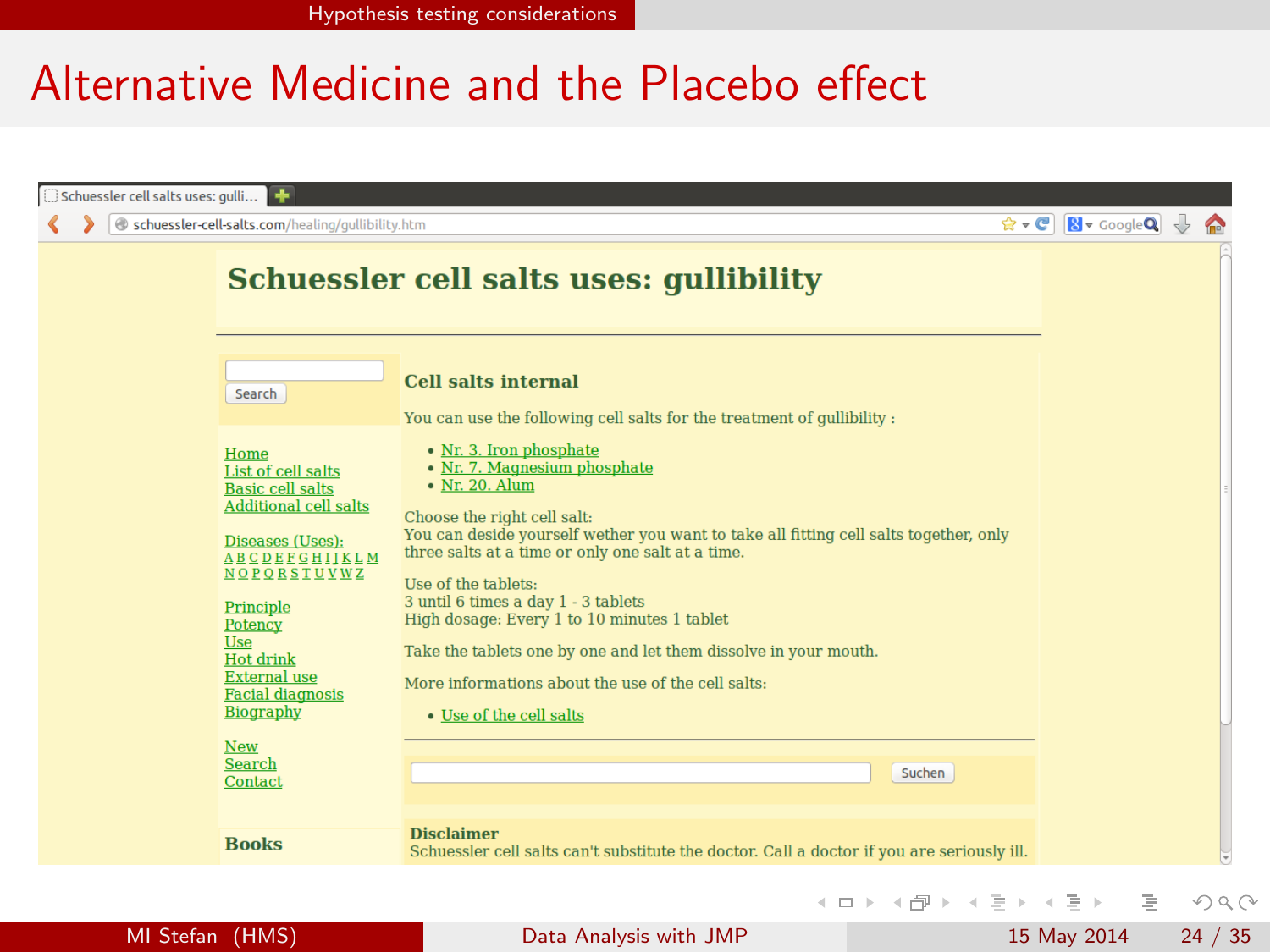# Hospital study

Study design

- A group of researchers wants to study the occurrence of a childhood infectious disease. They have permission to gather hospital admission data from all hospitals in a state and count the number of children admitted each month with the disease. The research question is whether the infection is likely to be spread in schools.
- They want to compare the number of admissions for the disease in preschool children (age 3-5) and school-age children (age 6-11). The method is to analyse all hospital records and count the number of children admitted in any given month over the period of the study. The hypothesis is that children in school are at a higher risk, because the school might be an environment where the disease can spread more easily.
- $\circ$  What is H<sub>0</sub>?

<span id="page-26-0"></span> $\rightarrow \equiv$   $\rightarrow$ 

イロト イ母 ト イヨト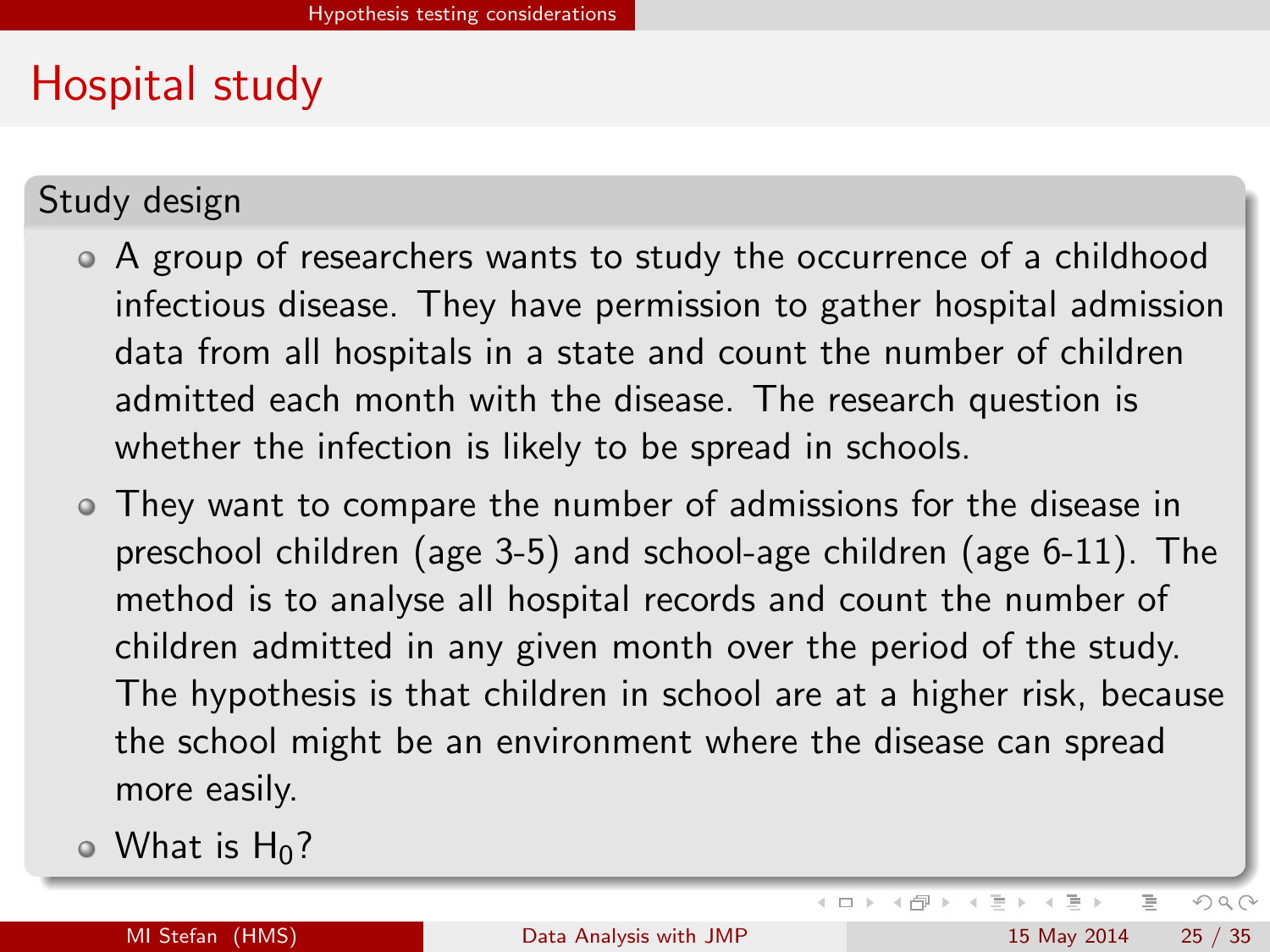### Hospital study



#### Oneway Analysis of Number of admissions By Source Table

MI Stefan (HMS) [Data Analysis with JMP](#page-0-0) 15 May 2014 26 / 35

<span id="page-27-0"></span>ミ りへへ

イロト イ部 トイヨト イヨト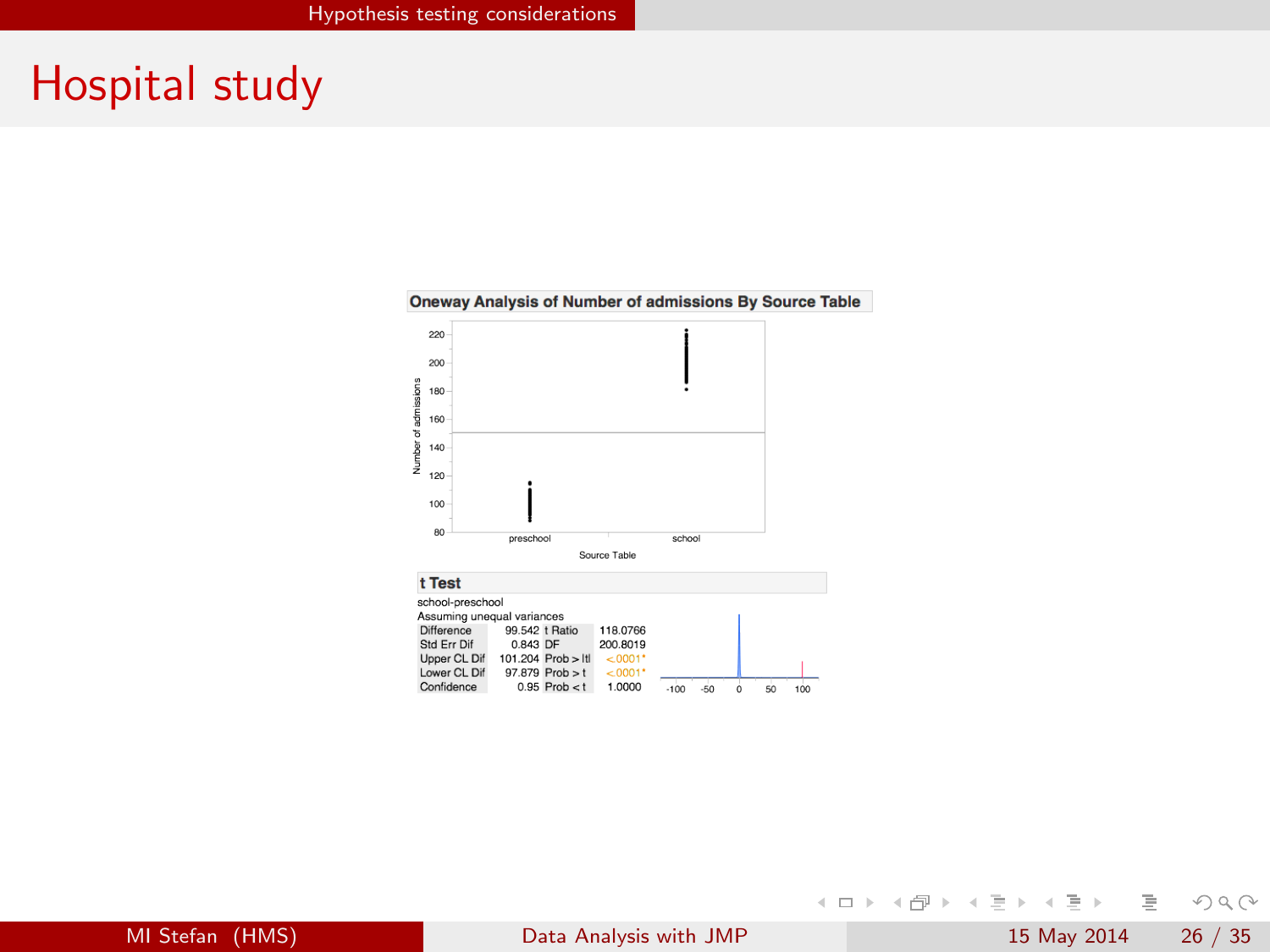### Time for a break?

<span id="page-28-0"></span>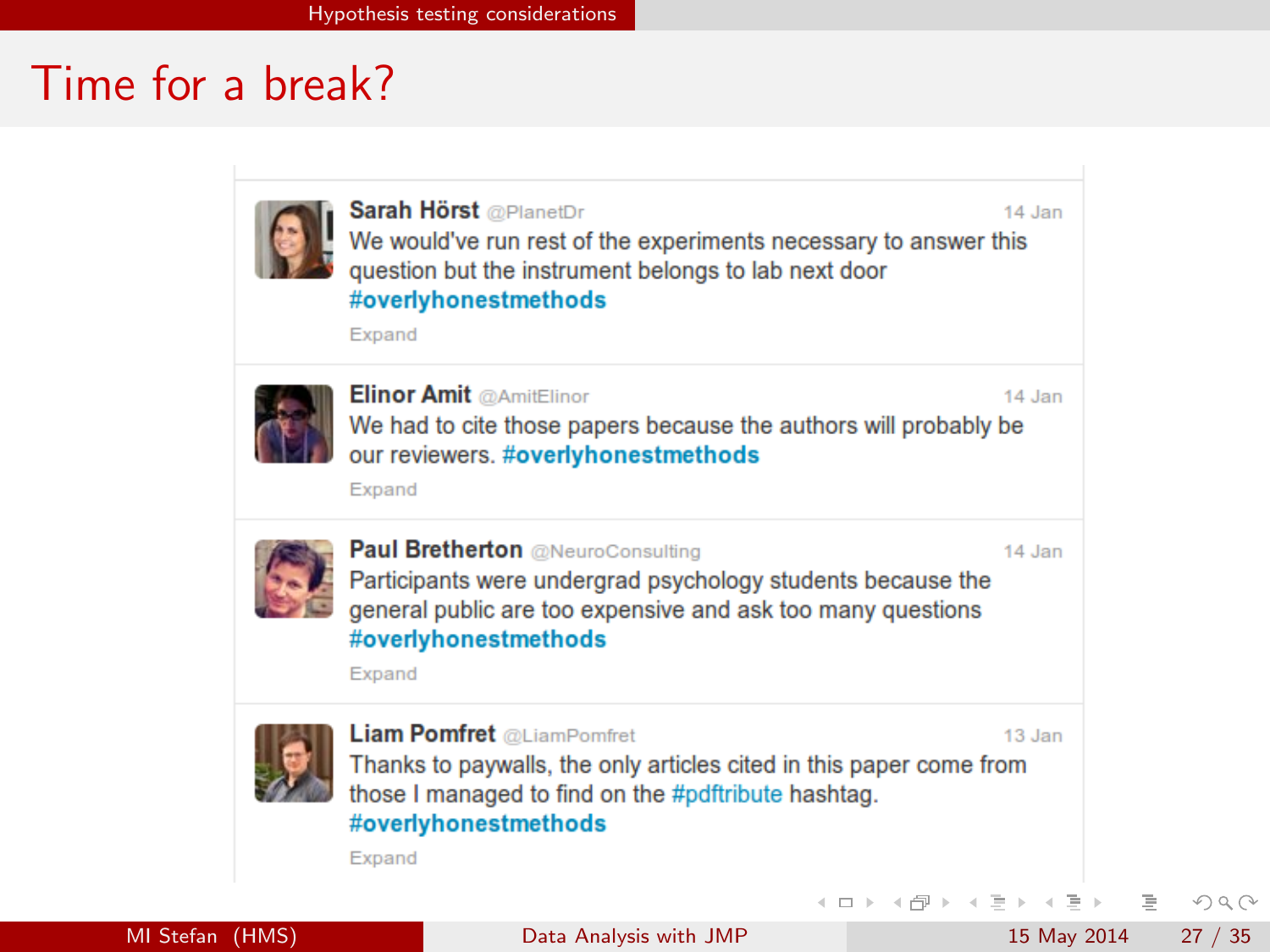- [Review, homework](#page-2-0)
- 2 [Sampling distributions](#page-8-0)
- 3 [t test](#page-13-0)
- 4 [Wilcoxon's rank sum test](#page-17-0)
- 5 [Hypothesis testing considerations](#page-20-0)
- 6 [Testing practise](#page-29-0)
- 7 [Sample size and power](#page-31-0)
- **[Correlations](#page-33-0)**
- **[Questions](#page-36-0)**

 $\equiv$ 

<span id="page-29-0"></span> $OQ$ 

 $\rightarrow \equiv$   $\rightarrow$ 

ィロト ィ母 ト ィミト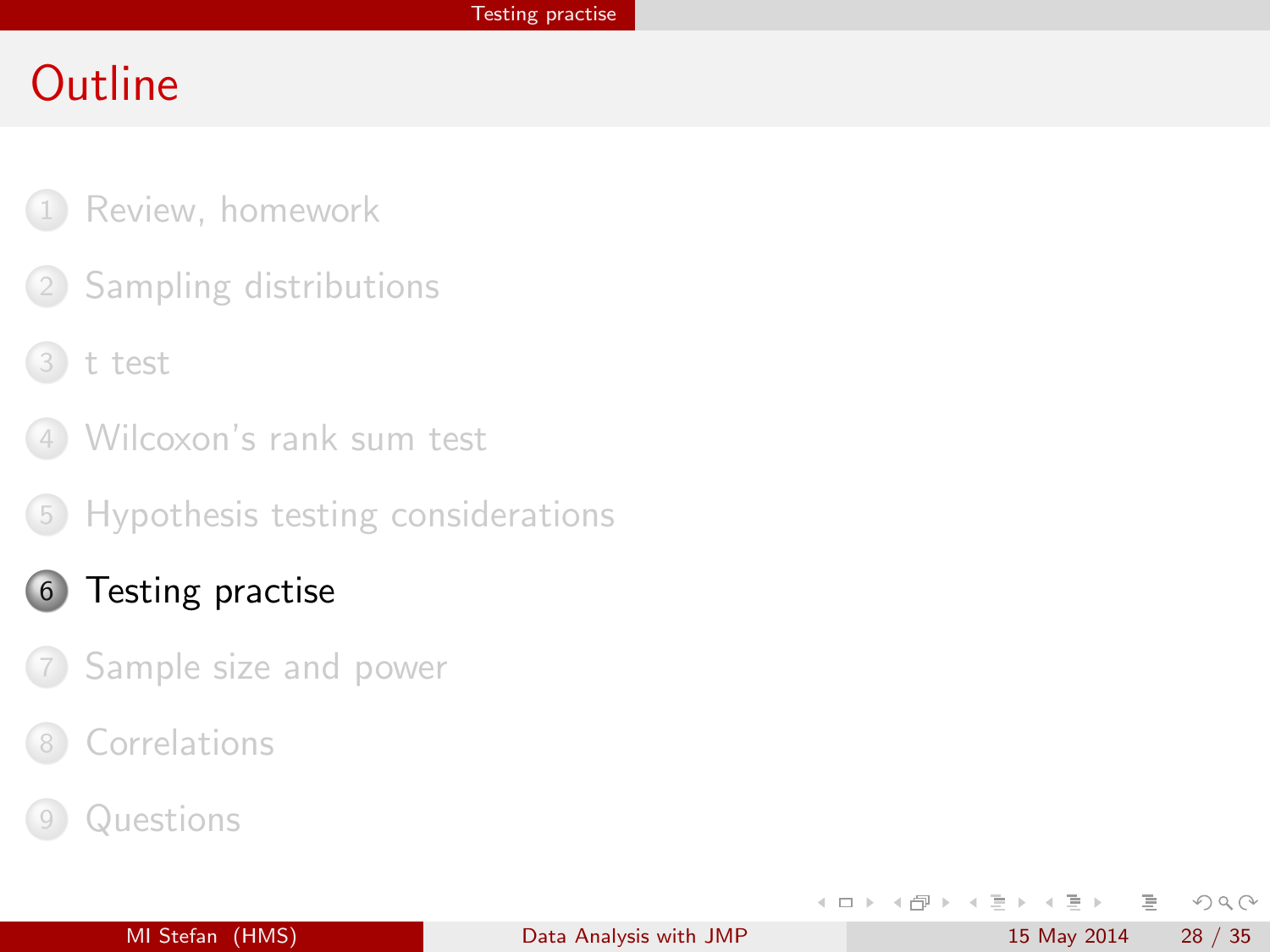# Hypothesis testing practise

Research question

- How has running speed changed over the years?
- Groups A: Use Chicago2013 and Chicago1996 datasets (randomly drawn runners)
- Groups B: Use Chicago13 Top10 and Chicago96 Top10

How to proceed

- $\circ$  Select H<sub>0</sub>, H<sub>4</sub>
- One- or two-tailed?
- Alpha?
- o Conclusion?

<span id="page-30-0"></span> $OQ$ 

 $\rightarrow \equiv$   $\rightarrow$ 

∢ ロ ▶ . ィ *同* ▶ . ィ ヨ ▶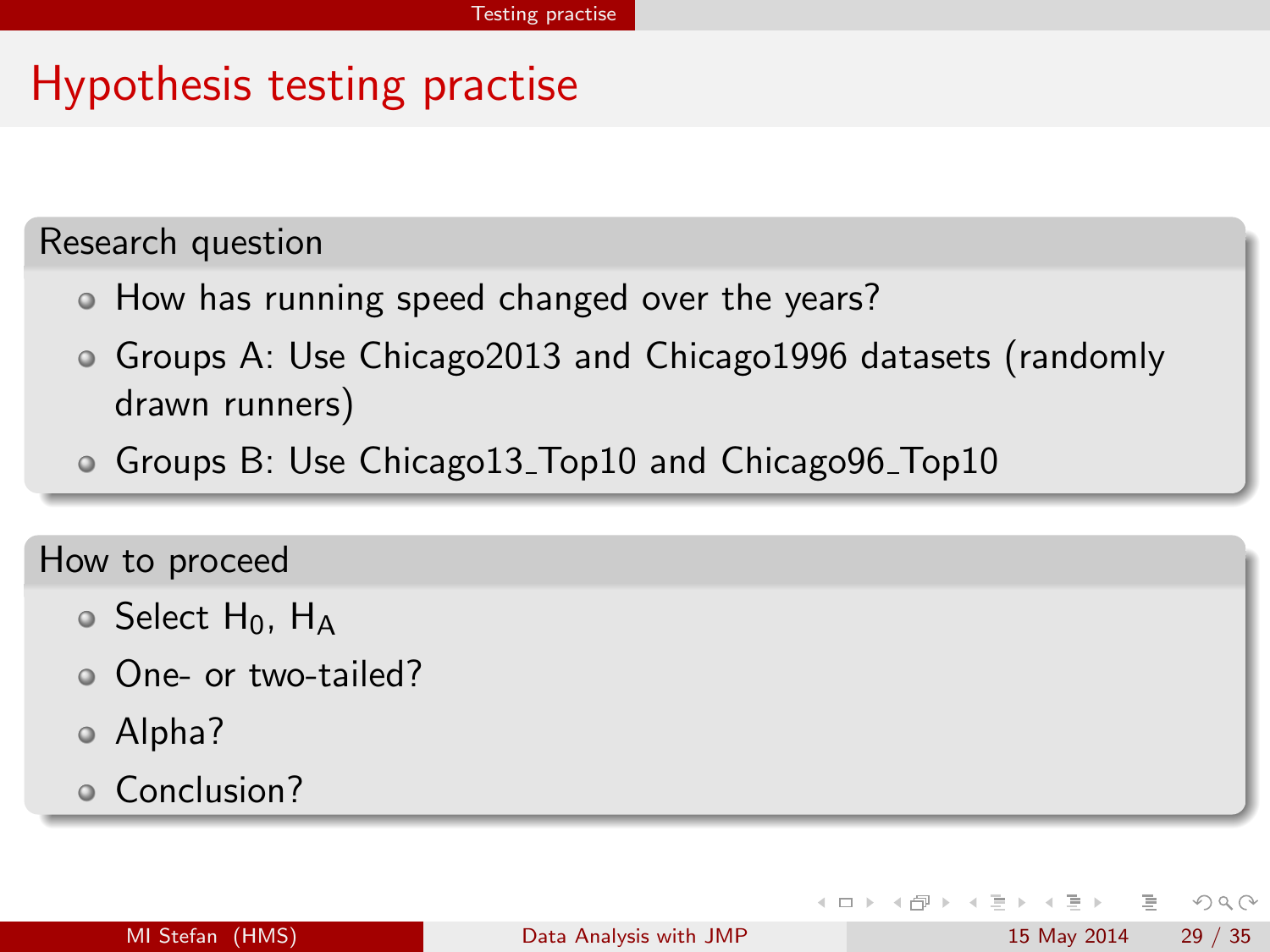- [Review, homework](#page-2-0)
- 2 [Sampling distributions](#page-8-0)
- 3 [t test](#page-13-0)
- 4 [Wilcoxon's rank sum test](#page-17-0)
- 5 [Hypothesis testing considerations](#page-20-0)
- [Testing practise](#page-29-0)
- 7 [Sample size and power](#page-31-0)
	- **[Correlations](#page-33-0)**
- **[Questions](#page-36-0)**

<span id="page-31-0"></span> $OQ$ 

 $\rightarrow \equiv$   $\rightarrow$ 

 $\,$ 

 $\leftarrow$   $\Box$   $\rightarrow$ 

- 4 母 ト - ィ ヨ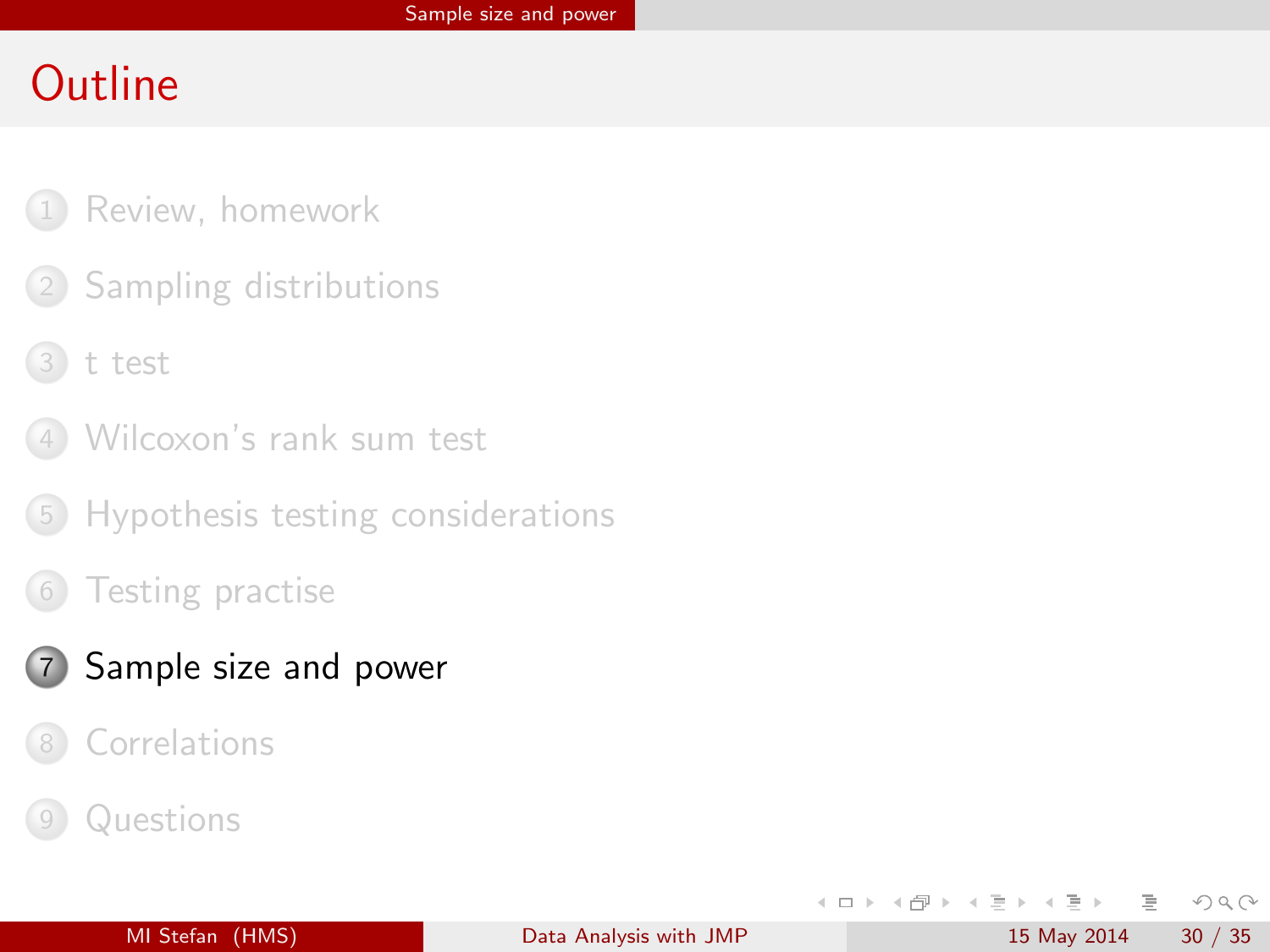Sample size and power in JMP

#### DOE (Design of Experiments) tab

MI Stefan (HMS) **[Data Analysis with JMP](#page-0-0)** 15 May 2014 31 / 35

 $-4$   $\equiv$   $+$ 

イロト イ母ト イヨト

<span id="page-32-0"></span> $\equiv$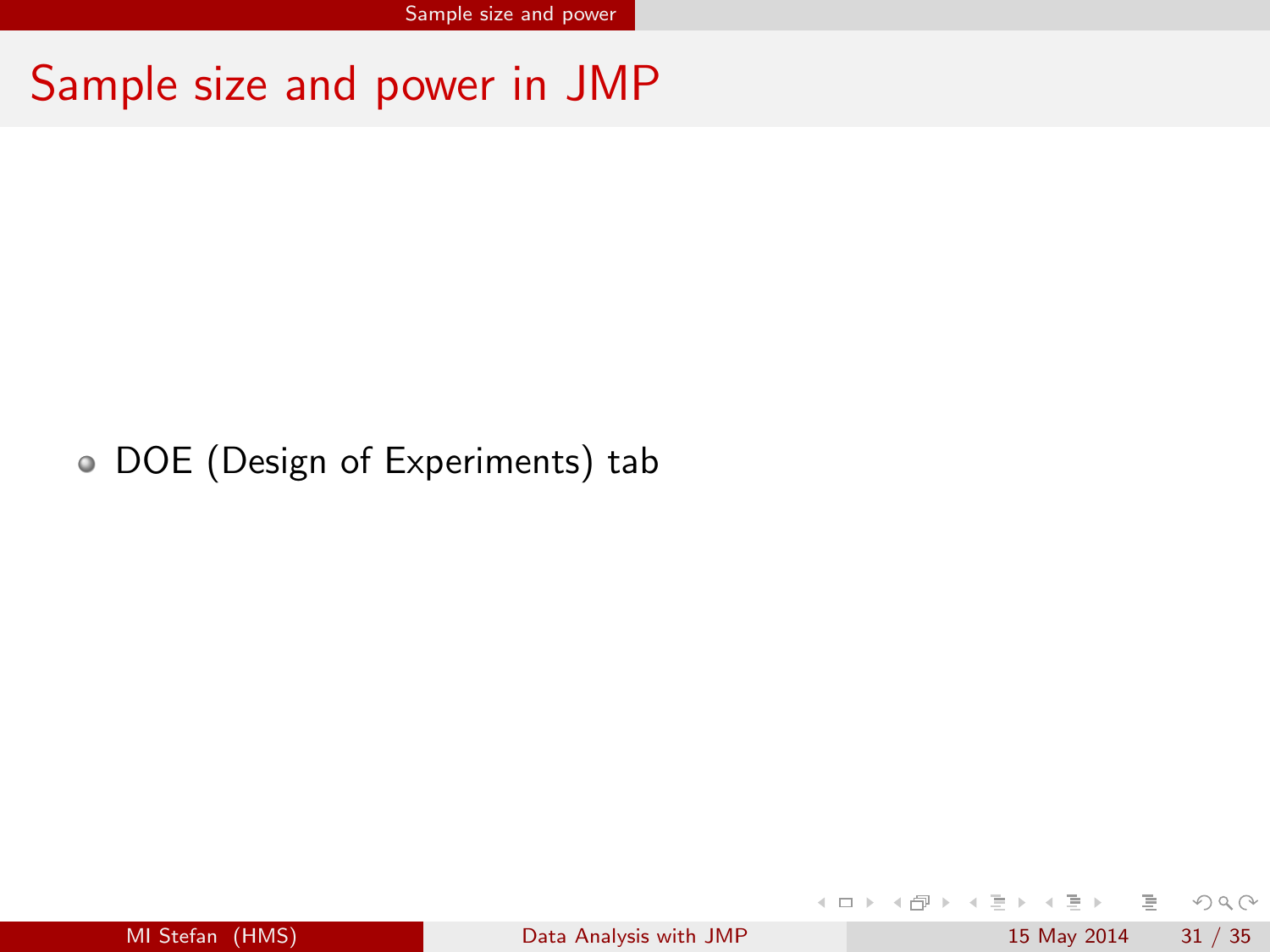- [Review, homework](#page-2-0)
- 2 [Sampling distributions](#page-8-0)
- 3 [t test](#page-13-0)
- 4 [Wilcoxon's rank sum test](#page-17-0)
- 5 [Hypothesis testing considerations](#page-20-0)
- [Testing practise](#page-29-0)
- 7 [Sample size and power](#page-31-0)
- 8 [Correlations](#page-33-0)
	- **[Questions](#page-36-0)**

<span id="page-33-0"></span> $OQ$ 

 $\rightarrow \equiv$   $\rightarrow$ 

 $\,$ 

 $\leftarrow$   $\Box$   $\rightarrow$ 

- 4 母 ト - ィ ヨ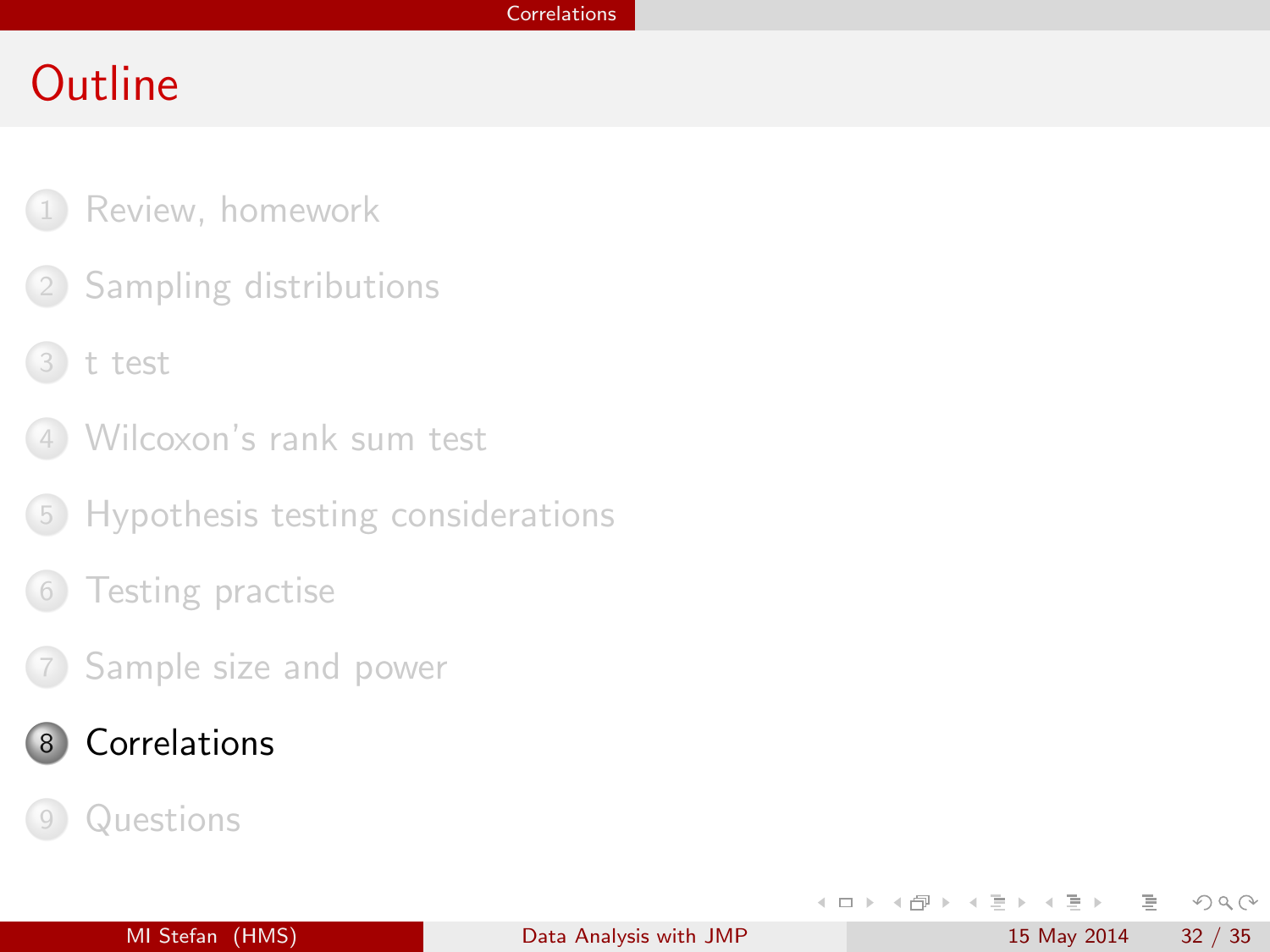## Correlations in JMP

#### Correlations exercise

- Open file correlation.xls
- Find a way to correlate the variables "Pound" and "Number" in JMP
- What sort of data might this be?

 $\leftarrow$   $\Box$   $\rightarrow$ 

<span id="page-34-0"></span> $OQ$ 

 $\rightarrow \equiv$   $\rightarrow$ 

÷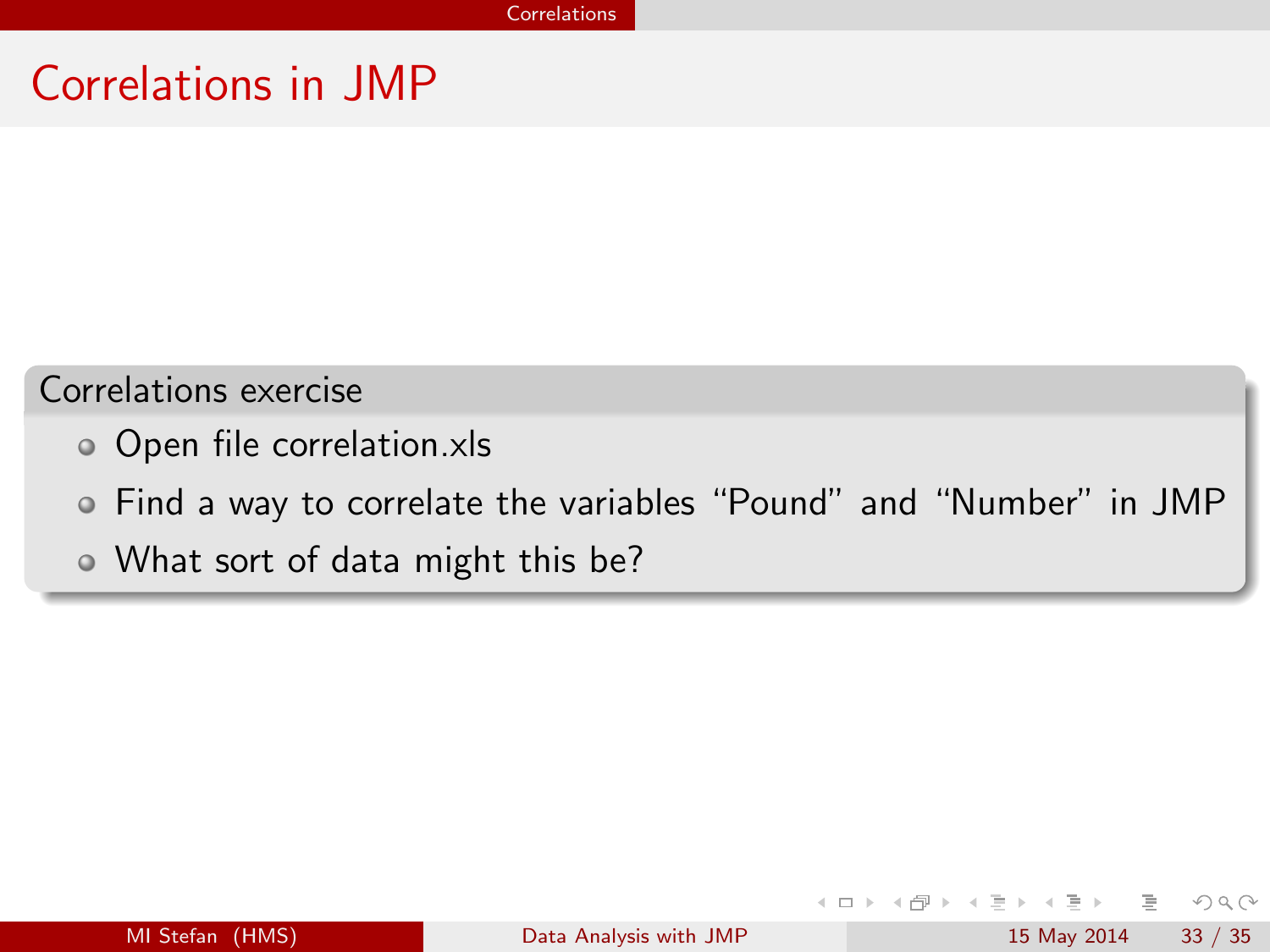[Correlations](#page-35-0)

# Correlations in JMP



<http://www.tylervigen.com/>

- 3 MI Stefan (HMS) **[Data Analysis with JMP](#page-0-0)** 15 May 2014 34 / 35

<span id="page-35-0"></span> $\mathcal{O} \curvearrowright \curvearrowright$ 

イロト イ部 トイモト イモト